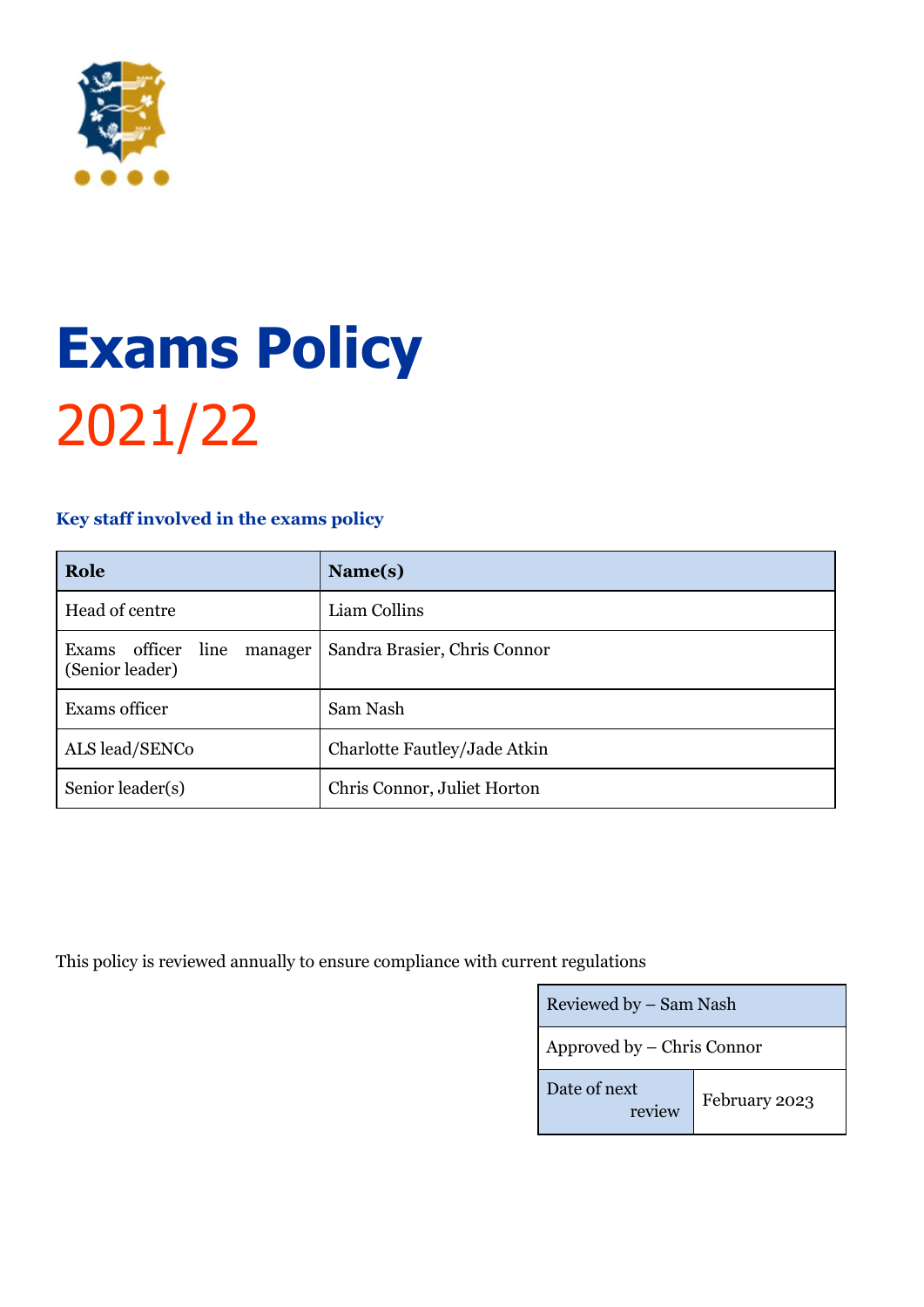# <span id="page-1-0"></span>**Contents**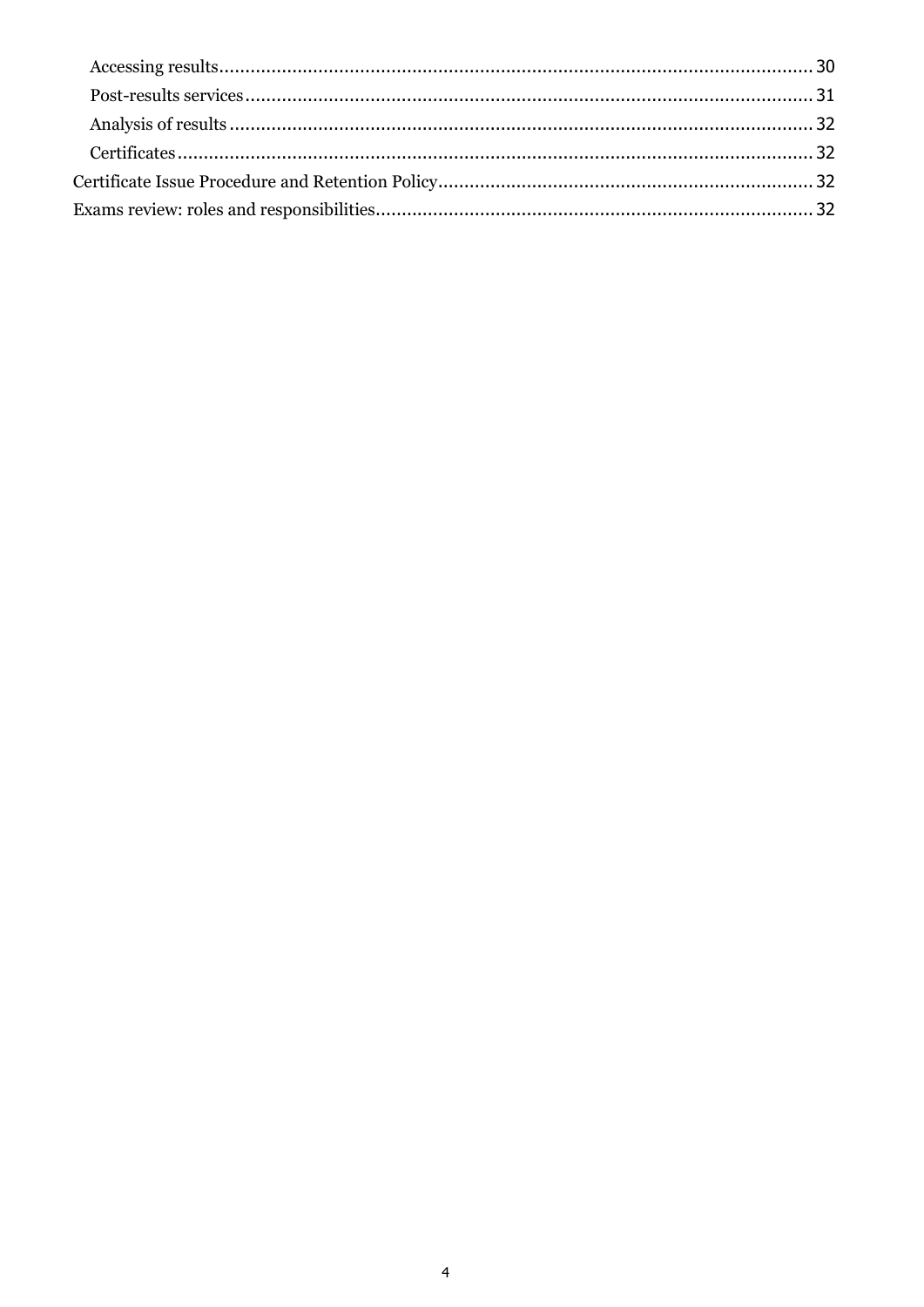## <span id="page-4-0"></span>**Purpose of the policy**

The centre is committed to ensuring that the exams management and administration process is run effectively and efficiently and in compliance with the published JCQ regulations and awarding body requirements.

This exam policy will ensure that:

- all aspects of the centre's exam process is documented, supporting the exams contingency plan, and other relevant exams-related policies, procedures and plans are signposted to our website
- the workforce is well informed and supported
- all centre staff involved in the exams process clearly understand their roles and responsibilities
- all exams and assessments are conducted according to JCQ and awarding body regulations, guidance and instructions, thus maintaining the integrity and security of the exam/assessment system at all times
- exam candidates understand the exams process and what is expected of them

This policy is reviewed annually to ensure ways of working in the centre are accurately reflected and that exams and assessments are conducted to current JCQ (and awarding body) regulations, instructions and guidance.

This policy will be communicated to all relevant centre staff.

## <span id="page-4-1"></span>**Roles and responsibilities overview**

**The head of centre** is the individual who is accountable to the awarding bodies for ensuring that the centre is always compliant with the published JCQ regulations and awarding body requirements to ensure the security and integrity of the examinations/assessments.

**The examinations officer** is the person appointed by the head of centre to act on behalf of, and be the main point of contact for, the centre in matters relating to the general administration of awarding body examinations and assessments.

**The head of centre may not appoint themselves as the examinations officer.** A head of centre and an examinations officer are two distinct and separate roles. [\(GR,](http://www.jcq.org.uk/exams-office/general-regulations) section 2)

#### **Head of centre responsibilities**

The **head of centre** is the individual who is accountable to the awarding bodies for ensuring that the centre is always compliant with the published JCQ regulations and awarding body requirements to ensure the security and integrity of the examinations/assessments. **It is the responsibility of the head of centre to ensure that all staff comply with the instructions in this booklet**. Failure to do so may constitute malpractice as defined in the JCQ publication *Suspected Malpractice: Policies and Procedures, 1 September 2021 to 31 August 2022:* 

<https://www.jcq.org.uk/exams-office/malpractice> [\(ICE](http://www.jcq.org.uk/exams-office/ice---instructions-for-conducting-examinations) Introduction)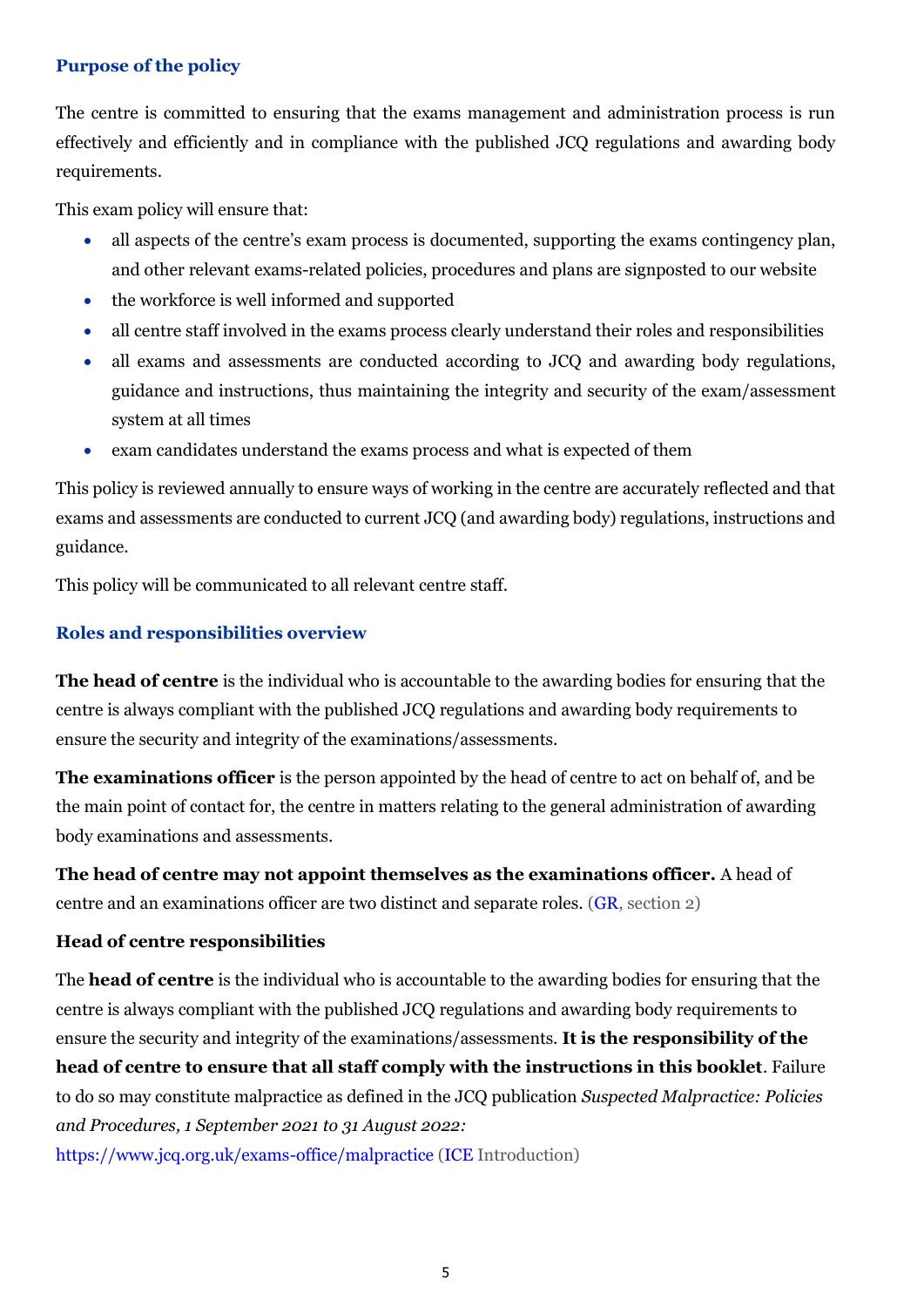# **Head of centre**

- Understands the contents, refers to and directs relevant centre staff to annually updated JCQ publications including:
	- o [General Regulations for Approved Centres](http://www.jcq.org.uk/exams-office/general-regulations) (GR)
	- o [Instructions for Conducting Examinations](http://www.jcq.org.uk/exams-office/ice---instructions-for-conducting-examinations) (ICE)
	- o [Access Arrangements and Reasonable Adjustments](http://www.jcq.org.uk/exams-office/access-arrangements-and-special-consideration/regulations-and-guidance) (AA)
	- o [Suspected Malpractice -](http://www.jcq.org.uk/exams-office/malpractice) Policies and Procedures (SM)
	- o [Instructions for conducting non-examination assessments](http://www.jcq.org.uk/exams-office/non-examination-assessments) (NEA) (and the instructions for conducting coursework)
	- o [A guide to the special consideration process](http://www.jcq.org.uk/exams-office/access-arrangements-and-special-consideration/regulations-and-guidance) (SC)
- Ensures the centre has appropriate accommodation to support the size of the cohorts being taught including appropriate accommodation for candidates requiring access arrangements for exams and assessments

# <span id="page-5-0"></span>**National Centre Number Register**

- Takes responsibility for confirming, on an annual basis, that they are both aware of and adhering to the latest version of the JCQ's regulations. This confirmation is managed as part of the National Centre Number Register (NCNR) annual update
- Understands that this responsibility cannot be delegated to a member of the senior leadership team or the examinations officer, and acknowledges that failure to respond to the NCNR annual update, and/or the head of centre's declaration, will result in:
	- o the centre status being suspended
	- o the centre not being able to submit examination entries
	- o the centre not receiving or being able to access question papers
	- and ultimately, awarding bodies could withdraw their approval of the centre

# <span id="page-5-1"></span>**Recruitment, selection and training of staff**

- Retains a workforce of an appropriate size and competence, including sufficient managerial and other resource, to undertake the delivery of the qualification as required by an awarding body. This includes taking reasonable steps to ensure occupational competence where this is required for the assessment of specific qualifications
- Provides fully qualified teachers to mark non-examination assessments, and/or fully qualified assessors for the verification of centre-assessed components
- Enables the relevant senior leader(s), the examinations officer (EO) and the ALS lead/SENCo to receive appropriate training and support in order to facilitate the effective delivery of examinations and assessments within the centre, and ensure compliance with the published JCQ regulations
- Appoints an ALS lead/SENCo who will determine appropriate arrangements for candidates with learning difficulties and disabilities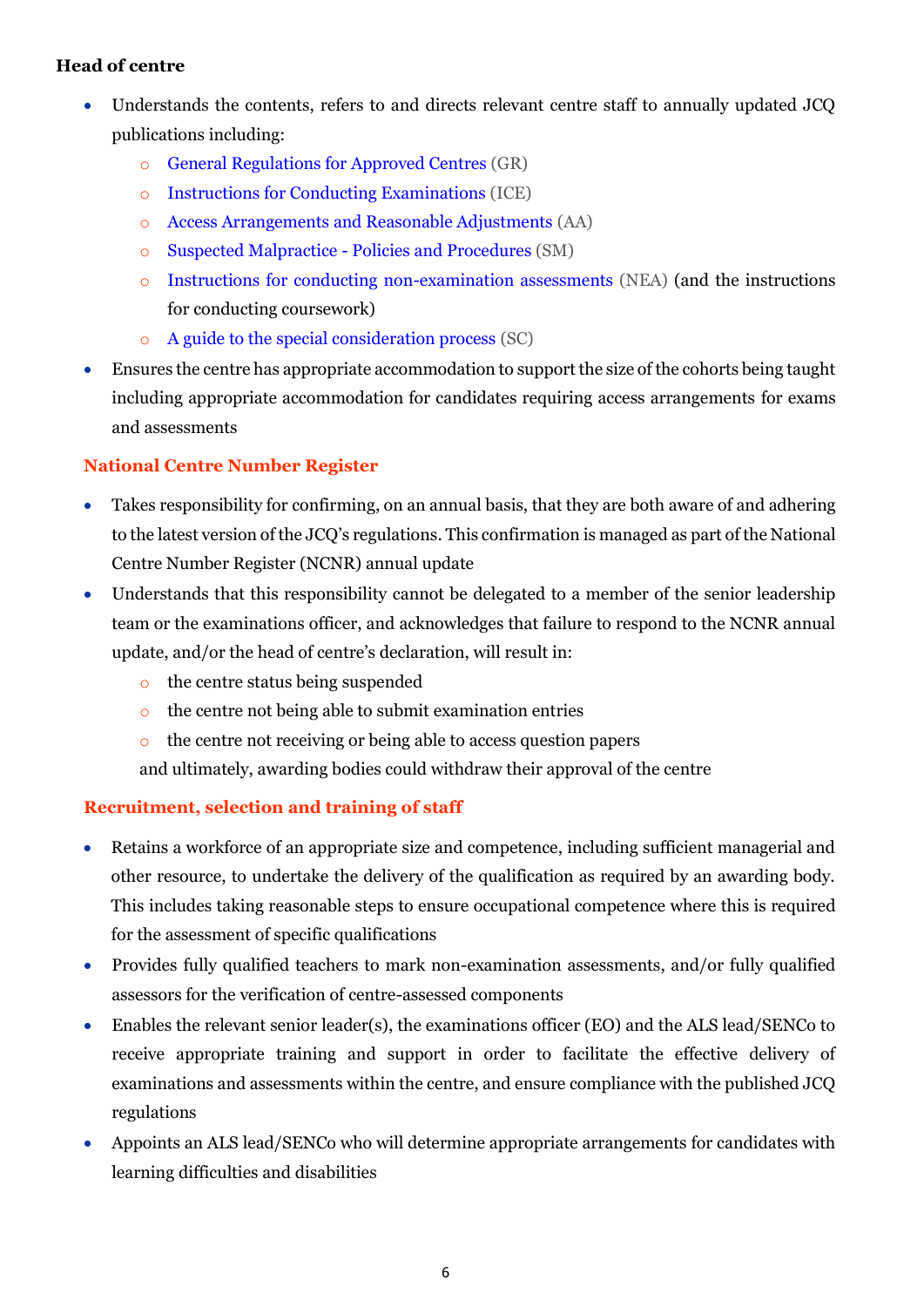#### <span id="page-6-0"></span>**Internal governance arrangements**

• Has in place a written escalation process should the head of centre, or a member of the senior leadership team with oversight of examination administration, be absent

# <span id="page-6-1"></span>**Escalation Process**

# Refer to Ark Alexandra Academy Escalation policy

- Has in place a member of the senior leadership team who will provide support and guidance to the examinations officer and ensure that the integrity and security of examinations and assessments is maintained throughout an examination series
- Ensures centre staff undertake key tasks within the exams process and meet internal deadlines set by the Exams Officer
- Makes sure that a teacher, a tutor or a senior member of centre staff who teaches the subject being examined, is not an invigilator during the examination

# <span id="page-6-2"></span>**Delivery of qualifications**

- Delivers qualifications, as required by the awarding body, in accordance with relevant equality legislation. This includes but is not limited to ensuring that qualifications are made available to all candidates capable of undertaking them and seeking reasonable adjustments for disabled candidates
- Enables candidates to receive sufficient and up to date laboratory experience, or relevant training where required by the subject concerned
- Where/if using a third party to deliver any part of a qualification at the centre:
	- o maintains oversight of, and responsibility for, the delivery of the qualification in accordance with JCQ regulations and awarding body requirements
	- $\circ$  has in place a written agreement with the third party ensuring that a copy of the written agreement is available for inspection if requested by the awarding body

# <span id="page-6-3"></span>**Public liability**

• Complies with local health and safety rules which are in place and that the centre is adequately covered for public liability claims

# <span id="page-6-4"></span>**Security of assessment materials**

- Takes all reasonable steps to maintain the integrity of the examinations/assessments, including the security of all assessment materials, by ensuring:
	- o the location of the centre's secure storage facility in a secure room solely assigned to examinations for the purpose of administering secure examination materials
	- o the secure room only contains exam-related material
	- $\circ$  there are between two and six keyholders only, each of whom must fully understand their responsibilities as a key holder to the secure storage facility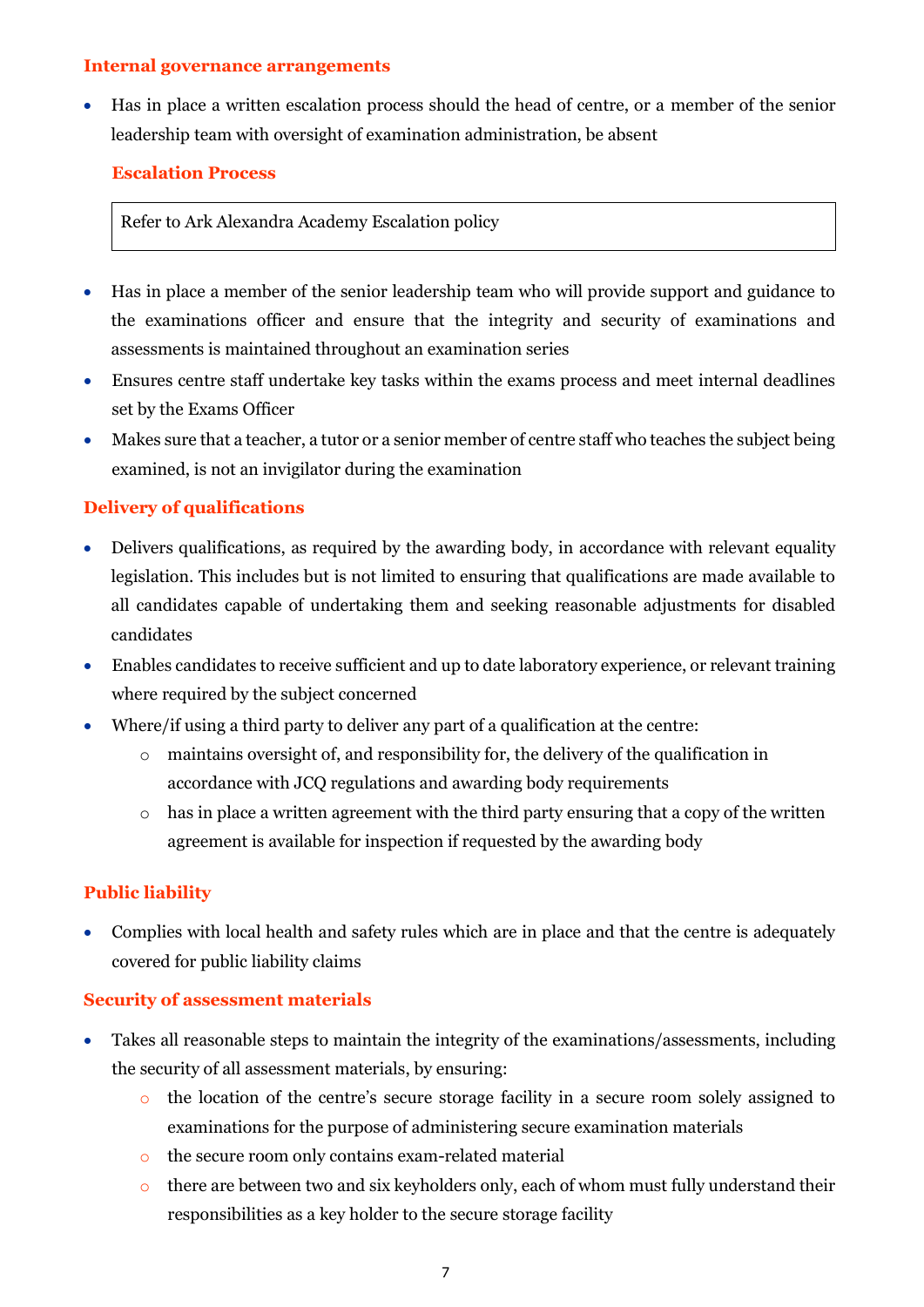- o access to the secure room and secure storage facility is restricted to the authorised two to six keyholders and staff named and approved by the head of centre are accompanied by a keyholder at all times
- o appropriate arrangements are in place to ensure that confidential materials are only handed over to authorised members of centre staff
- o the relevant awarding body is immediately informed if the security of question papers or confidential supporting instructions is put at risk
- o that when it is permitted to remove question papers from secure storage, and to avoid potential breaches of security, arrangements are in place to carefully check and record that the correct question paper packets are opened
- Makes arrangements to receive, check and store question papers and examination material safely and securely at all times and for as long as required in accordance with the current JCQ publication *Instructions for conducting examinations*
- Makes arrangements to receive and issue material received from the awarding bodies to staff and candidates, and notify them of any advice and instructions relevant to the examinations and assessments
- Allows candidates access to relevant pre-release materials on, or as soon as possible after, the date specified by the awarding bodies
- Through taking an ethical approach and working proactively to avoid malpractice among students and staff takes all reasonable steps to prevent the occurrence of any malpractice/maladministration before, during the course of and after examinations have taken place
- Ensures any person involved in administering, teaching or completing examinations/assessments is advised that where malpractice is suspected, or alleged, personal data about them will be provided to the awarding body (or bodies) whose examinations/assessments are involved. Personal data about them may also be shared with other awarding bodies, the qualifications regulator or professional bodies in accordance with the JCQ publication *Suspected malpractice – Policies and procedures*
- Ensures irregularities are investigated and informs the awarding bodies of any cases of alleged, suspected or actual incidents of malpractice or maladministration, involving a candidate or a member of staff, are reported to the awarding body immediately
- Ensures risks to the exam process are assessed and appropriate risk management processes/contingency plans are in place (that allow the senior leadership team to act immediately in the event of an emergency or staff absence)

# <span id="page-7-0"></span>**Exam Contingency Plan**

Our centres Exam Contingency Plan can be found on our website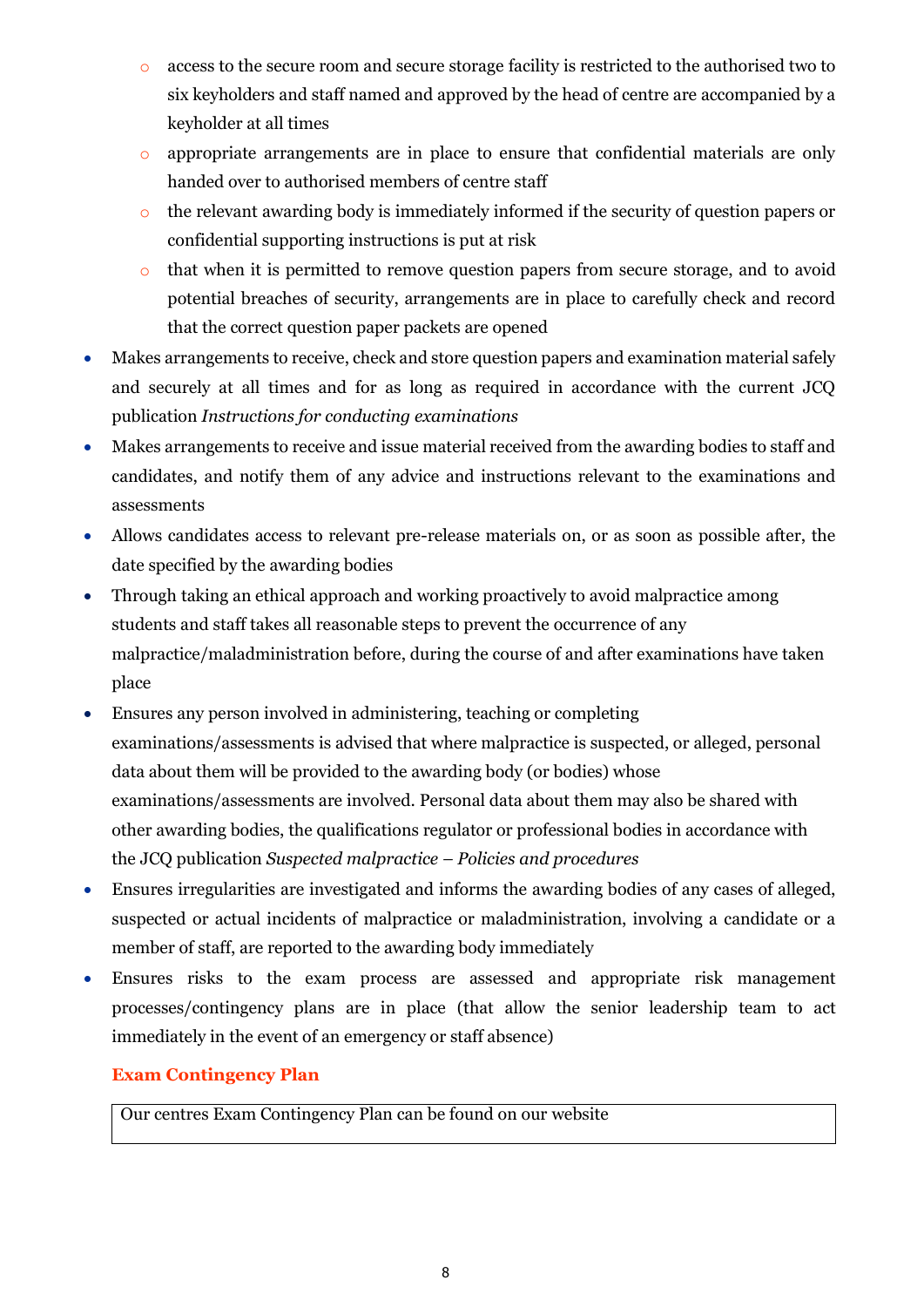# <span id="page-8-0"></span>**Internal Appeals Procedures**

The following policies can be found on our website

## **Internal Appeals Procedure (Internal assessment decisions)**

Refer to [GR](http://www.jcq.org.uk/exams-office/general-regulations) (section 5.7f)

#### **Internal Appeals Procedure (Reviews of Results/Appeals)**

Refer to [GR](http://www.jcq.org.uk/exams-office/general-regulations) (section 5.13h)

• Ensures required internal appeals procedures are in place and drawn to the attention of candidates and (where relevant) their parents/carers

# **Equalities Policy**

<span id="page-8-1"></span>• Ensures the centre's equalities policy demonstrating the centre's compliance with relevant legislation is in place and details the processes followed in respect of identifying the need for, requesting and implementing access arrangements

Our centres Equality Policy can be found on our website

Refer to [GR](http://www.jcq.org.uk/exams-office/general-regulations) (sections 5.3x, 5.4)

# **Complaints and Appeals Procedure (Exams)**

<span id="page-8-2"></span>• Ensures a complaints and appeals procedure covering general complaints regarding the centre's delivery or administration of a qualification is in place and drawn to the attention of candidates and their parents/carers

```
Our centres Complaints and Appeals Procedure (Exams) can be found on our website
```
Refer to [GR](http://www.jcq.org.uk/exams-office/general-regulations) (section 5.8e)

# **Child Protection/Safeguarding Policy (Exams)**

<span id="page-8-3"></span>• Ensures the centre has a child protection/safeguarding policy in place, including Disclosure and Barring Service (DBS) clearance, which satisfies current legislative requirements

Our centres Child Protection and Safeguarding Policy can be found on our website

#### <span id="page-8-4"></span>**Data Protection Policy (Exams)**

• Ensures the centre has a data protection policy in place that complies with General Data Protection Regulation and Data Protection Act 2018 regulations

Our centres Data Protection Policy (Exams) can be found on our website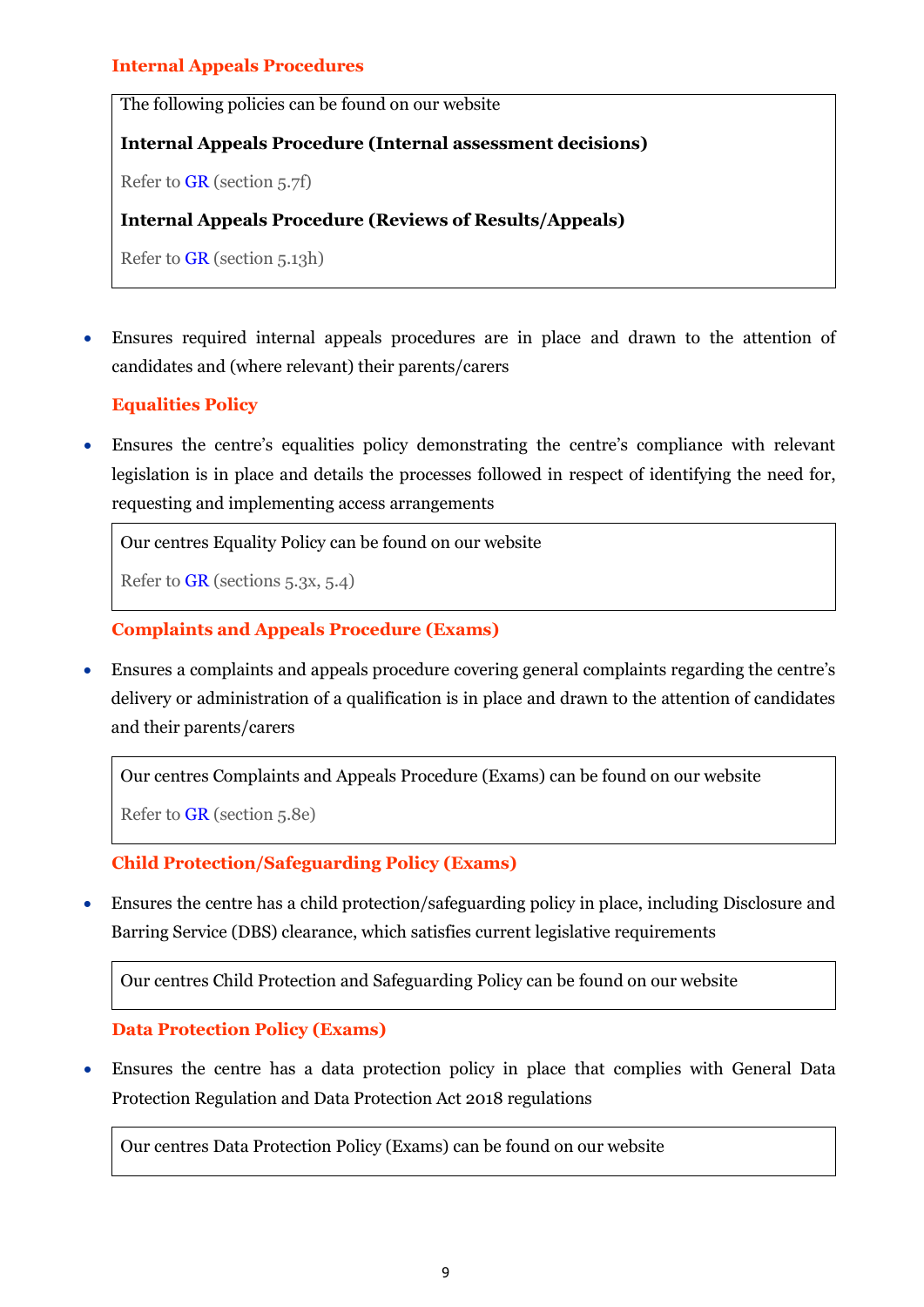# **Access Arrangements Policy**

<span id="page-9-0"></span>• Ensures the centre has documented processes in place relating to access arrangements and reasonable adjustments

Our centres Access Arrangements Policy can be found on our website

# <span id="page-9-1"></span>**Conflicts of interest**

- Ensures the relevant awarding bodies are informed before the published deadline for entries for each examination series of any potential conflict of interest where
	- o a member of centre staff is taking a qualification at the centre which includes internally assessed components/units (taking at the centre as a last resort where unable to find an alternative centre)
	- o a candidate is being taught and prepared for a qualification which includes internally assessed components/units by a member of centre staff with close relationship to the candidate
- Maintains clear records that confirm the measures taken/protocols in place to mitigate any potential risk to the integrity of the qualifications affected by the above, and where
	- o a member of exams office staff has a close relationship to a candidate being entered for exams and assessments at the centre or at another centre
	- o a member of centre staff is taking a qualification at the centre which does not include internally assessed components/units (taking at the centre as a last resort where unable to find an alternative centre)
	- o a member of centre staff is taking a qualification at another centre
- Ensures other relevant centre staff where they may be involved in the receipt and dispatch of confidential exam materials are briefed on the requirements for maintaining the integrity and confidentiality of the exam materials
- Ensures members of centre staff do not forward emails and letters from awarding body or JCQ personnel without prior consent to third parties or upload such correspondence onto social media sites and applications
- Ensures members of centre staff do **not** advise parents/candidates to contact awarding bodies/JCQ directly nor provide them with addresses/email addresses of awarding body examining/assessment personnel or JCQ personnel

# <span id="page-9-2"></span>**Centre inspections**

- Co-operates with the JCQ Centre Inspection Service, an awarding body or a regulatory authority when subject to an inspection, an investigation or an unannounced visit, and takes all reasonable steps to comply with all requests for information or documentation made by an awarding body or regulatory authority as soon as is practical
- Allows all venues used for examinations and assessments, paperwork and secure storage facilities to be open to inspection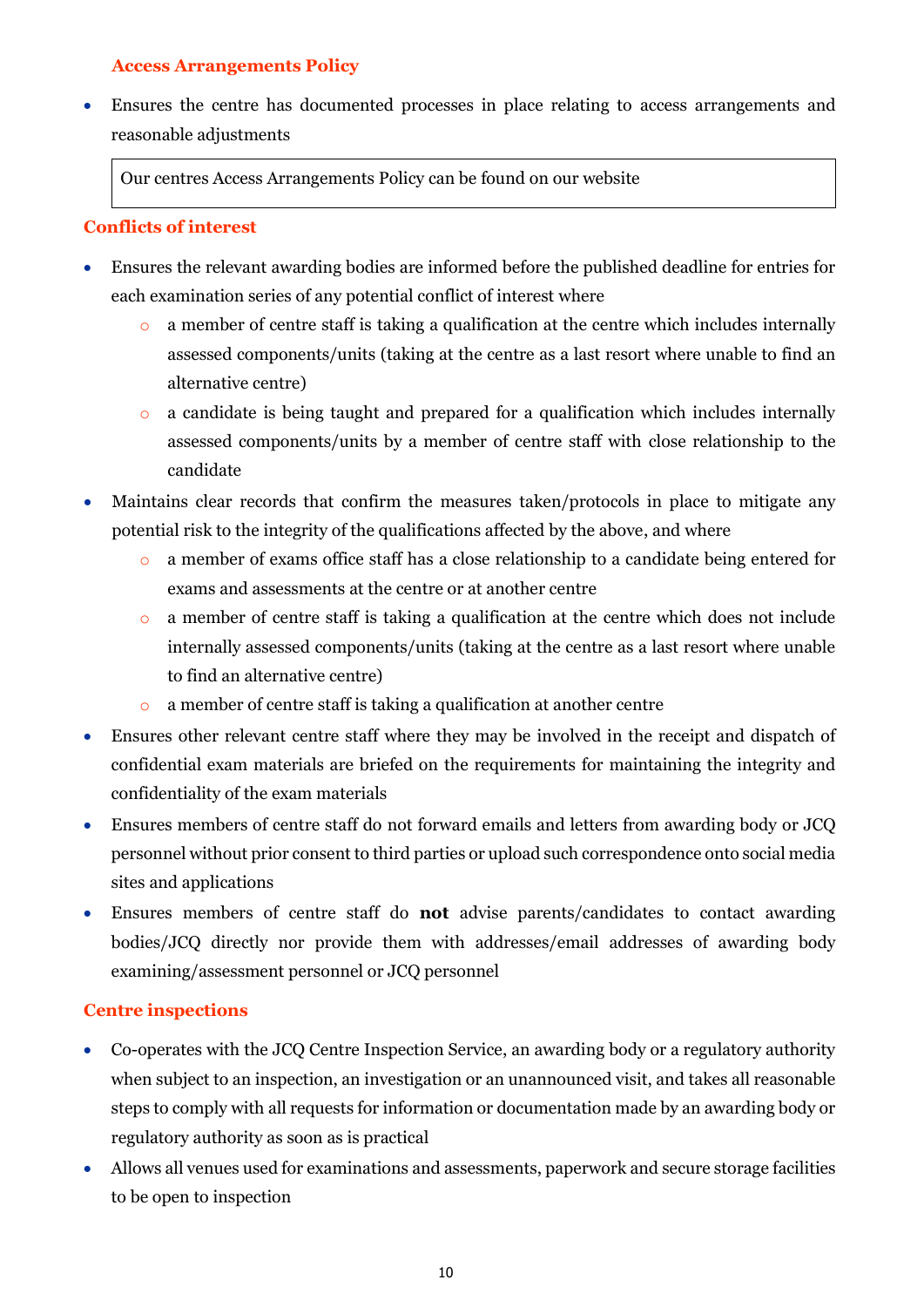• Understands the JCQ Centre Inspector will identify him/herself with a photo ID card and **must**  be accompanied throughout his/her tour of the premises, including inspection of the centre's secure storage facility

# **Exams officer**

- Understands the contents of annually updated JCQ publications including:
	- o [General Regulations for Approved Centres](http://www.jcq.org.uk/exams-office/general-regulations)
	- o [Instructions for Conducting Examinations](http://www.jcq.org.uk/exams-office/ice---instructions-for-conducting-examinations)
	- o [Suspected Malpractice -](http://www.jcq.org.uk/exams-office/malpractice) Policies and Procedures
	- o [Post-results services](http://www.jcq.org.uk/exams-office/post-results-services) (PRS)
	- o [A guide to the special consideration process](https://www.jcq.org.uk/exams-office/access-arrangements-and-special-consideration/regulations-and-guidance/)
- Completes/submits the National Centre Number Register annual update (administered on behalf of the JCQ member awarding bodies by OCR [https://ocr.org.uk/administration/ncn-annual](https://ocr.org.uk/administration/ncn-annual-update/)[update/\)](https://ocr.org.uk/administration/ncn-annual-update/) by the end of October each year
- Is familiar with the contents of annually updated information from awarding bodies on administrative procedures, key tasks, key dates and deadlines
- Ensures key tasks are undertaken and key dates and deadlines met
- Recruits, trains and deploys a team of internal/external invigilators; appoints lead invigilators, as required and keeps a record of the content of training provided to invigilators for the required period
- Works with the ALS lead/SENCo to ensure invigilators supervising access arrangement candidates and those acting as a facilitator supporting access arrangement candidates fully understand the respective role and what is and what is not permissible in the exam room
- Supports the head of centre in ensuring that awarding bodies are informed (where required) of any conflict of interest declared by members of centre staff and in maintaining records that confirm the measures taken/protocols in place to mitigate any potential risk to the integrity of the qualifications affected before the published deadline for entries for each examination series
- Briefs other relevant centre staff where they may be involved in the receipt and dispatch of confidential exam materials on the requirements for maintaining the integrity and confidentiality of the exam materials

# **Senior leaders**

- Are familiar with the contents, refer to and direct relevant centre staff to annually updated JCQ publications including:
	- o [General Regulations for Approved Centres](http://www.jcq.org.uk/exams-office/general-regulations)
	- o [Instructions for Conducting Examinations](http://www.jcq.org.uk/exams-office/ice---instructions-for-conducting-examinations)
	- o [Access Arrangements and Reasonable Adjustments](http://www.jcq.org.uk/exams-office/access-arrangements-and-special-consideration/regulations-and-guidance)
	- o [Suspected Malpractice -](http://www.jcq.org.uk/exams-office/malpractice) Policies and Procedures
	- o [Instructions for conducting non-examination assessments](http://www.jcq.org.uk/exams-office/non-examination-assessments) (and the instructions for conducting coursework)
	- o [A guide to the special consideration process](http://www.jcq.org.uk/exams-office/access-arrangements-and-special-consideration/regulations-and-guidance)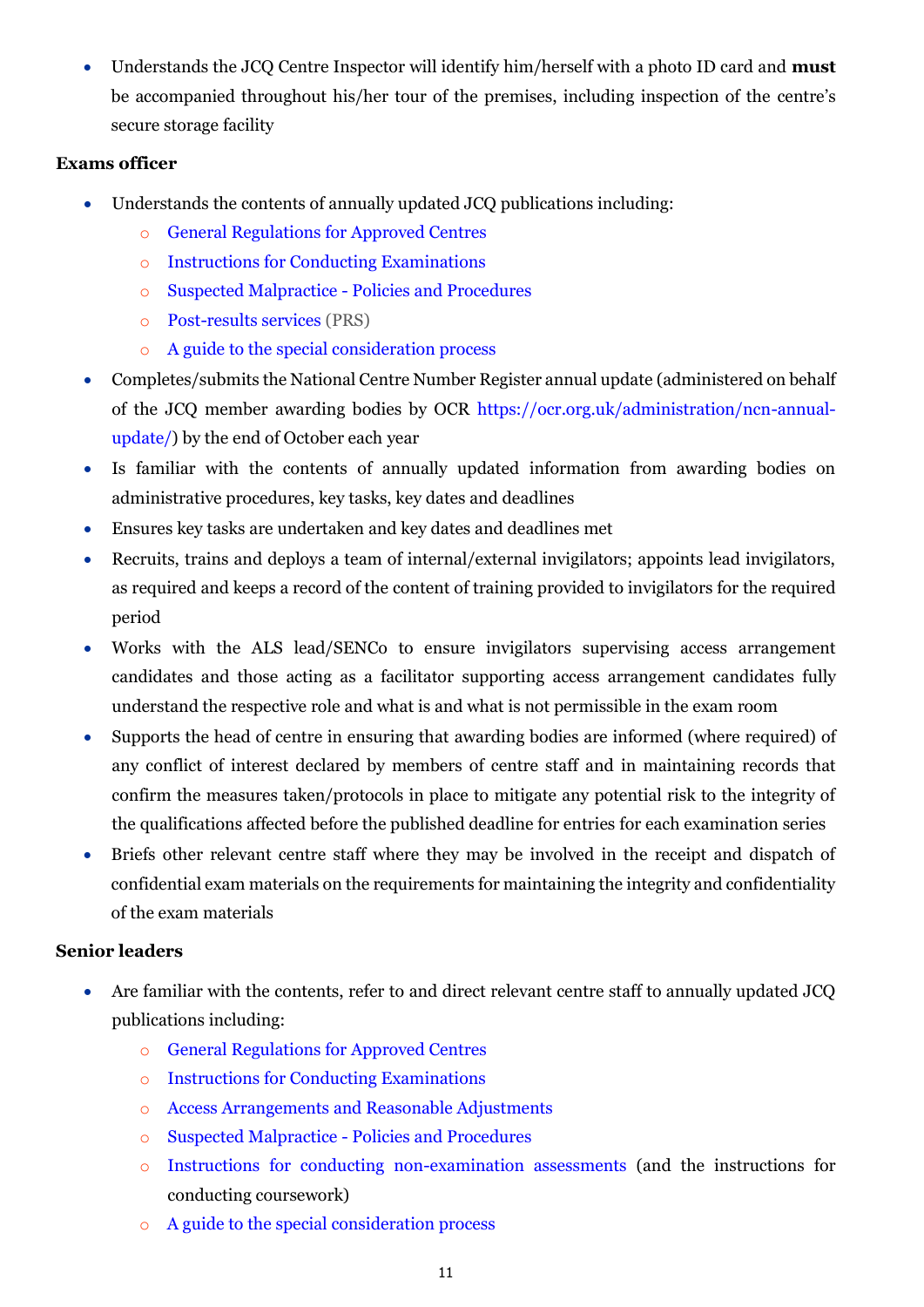# **Additional Learning Support (ALS) lead/Special educational needs co-ordinator (SENCo)**

- Understands the contents, refers to and directs relevant centre staff to annually updated JCQ publications including:
	- o [Access Arrangements and Reasonable Adjustments](http://www.jcq.org.uk/exams-office/access-arrangements-and-special-consideration/regulations-and-guidance)
- Leads on the access arrangements and reasonable adjustments process (referred to in this policy as 'access arrangements')
- If not the qualified access arrangements assessor, works with the person appointed, on all matters relating to assessing candidates and ensures the correct procedures are followed
- Presents when requested by a JCQ Centre Inspector, evidence of the assessor's qualification

# **Senior leaders**

- Ensure teaching staff undertake key tasks, as detailed in this policy, within the exams process (exam cycle) and meet internal deadlines set by the EO and ALS lead/SENCo
- Ensure teaching staff keep themselves updated with awarding body subject and teacher-specific information to confirm effective delivery of qualifications
- Ensure teaching staff attend relevant awarding body training and update events

# **Teaching staff**

- Undertake key tasks, as detailed in this policy, within the exams process and meet internal deadlines set by the EO and ALS lead/SENCo
- Keep updated with awarding body subject and teacher-specific information to confirm effective delivery of qualifications
- Attend relevant awarding body training and update events

# **Invigilators**

- Attend/undertake training, update, briefing and review sessions as required
- Provide information as requested on their availability to invigilate
- Sign a confidentiality and security agreement and confirm whether they have any current maladministration/malpractice sanctions applied to them

# **Reception staff**

• Support the EO in the receipt and dispatch of confidential exam materials and follow the requirements for maintaining the integrity and confidentiality of the exam materials

# **Site staff**

• Support the EO in relevant matters relating to exam rooms and resources

# **Candidates**

Where applicable in this policy, the term 'candidates' refers to candidates and/or their parents/carers.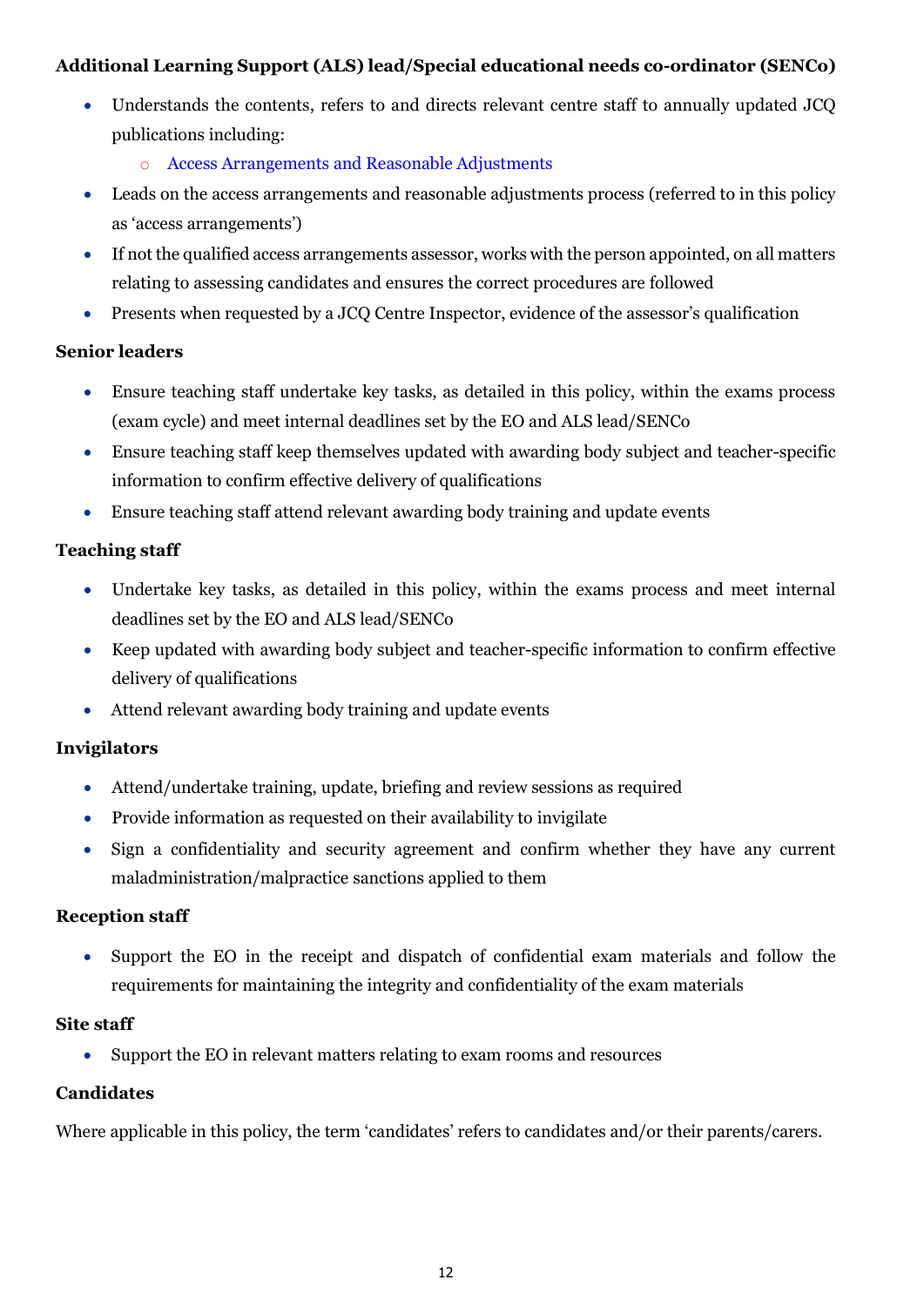# <span id="page-12-0"></span>**The exam cycle**

The exams management and administration process that needs to be undertaken for each **exam series** is often referred to as the **exam cycle** and relevant tasks required within this grouped into the following stages:

- planning
- entries
- pre-exams
- exam time
- results and post-results

This policy identifies roles and responsibilities of centre staff within this cycle.

# <span id="page-12-1"></span>**Planning: roles and responsibilities**

# <span id="page-12-2"></span>**Information sharing**

# **Head of centre**

• Directs relevant centre staff to annually updated JCQ publications including [GR,](http://www.jcq.org.uk/exams-office/general-regulations) [ICE,](http://www.jcq.org.uk/exams-office/ice---instructions-for-conducting-examinations) [AA,](http://www.jcq.org.uk/exams-office/access-arrangements-and-special-consideration) [SM,](http://www.jcq.org.uk/exams-office/malpractice) [NEA](http://www.jcq.org.uk/exams-office/non-examination-assessments) (and the *Instructions for conducting coursework*) and [SC](http://www.jcq.org.uk/exams-office/access-arrangements-and-special-consideration/regulations-and-guidance)

# **Exams officer**

- Signposts relevant centre staff to JCQ publications and awarding body documentation relating to the exams process that have been updated
- Signposts relevant centre staff to JCQ information that should be provided to candidates
- As the centre administrator, approves relevant access rights for centre staff to access awarding body secure extranet sites

# <span id="page-12-3"></span>**Information gathering**

# **Exams officer**

- Undertakes an annual information gathering exercise in preparation for each new academic year to ensure data about all qualifications being delivered is up to date and correct
- Collates all information gathered into one central point of reference
- Researches awarding body guidance to identify administrative processes, key tasks, key dates and deadlines for all relevant qualifications
- Produces an annual exams plan of key tasks and key dates to ensure all external deadlines can be effectively met; informs key centre staff of internal deadlines
- Collects information on internal exams to enable preparation for and the conduct of mock examinations

# **Senior leaders**

• Respond (or ensure teaching staff respond) to requests from the EO on information gathering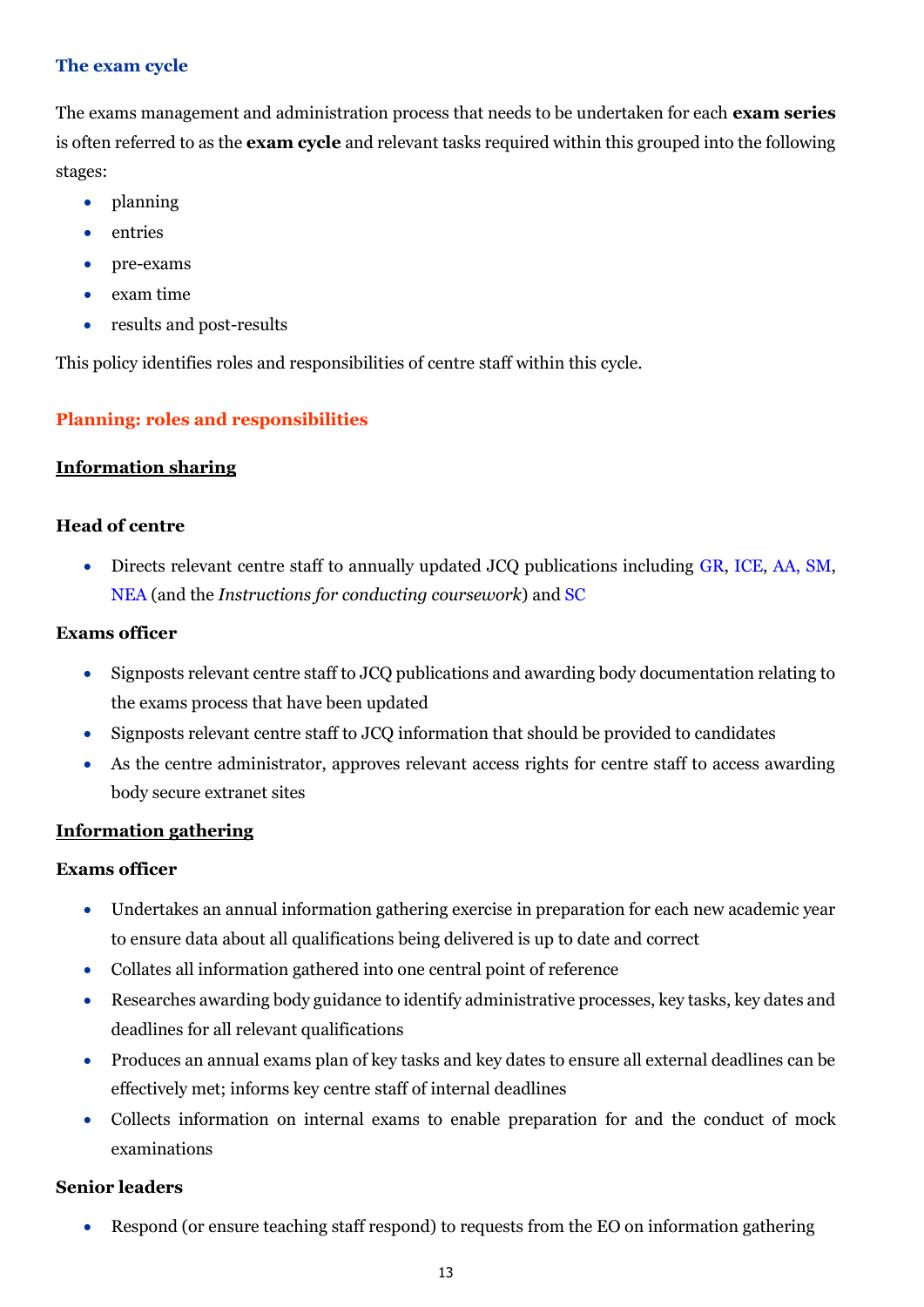- Meet the internal deadline for the return of information
- Inform the EO of any changes to information in a timely manner minimising the risk of late or other penalty fees being incurred by an awarding body
- Note the internal deadlines in the annual exams plan and directs teaching staff to meet these

# <span id="page-13-0"></span>**Access arrangements**

## **Head of centre**

- Ensures there is appropriate accommodation for candidates requiring access arrangements in the centre for all examinations and assessments
- Ensures a written process is in place to not only check the qualification(s) of the appointed assessor(s) but that the correct procedures are followed as per Chapter 7 of the JCQ publication [Access Arrangements and Reasonable Adjustments](http://www.jcq.org.uk/exams-office/access-arrangements-and-special-consideration/regulations-and-guidance)
- Ensures the ALS lead/SENCo is fully supported in effectively implementing access arrangements and reasonable adjustments once approved

# **ALS lead/SENCo**

- Assesses candidates (or works with the appropriately qualified assessor as appointed by the head of centre) to identify access arrangements/reasonable adjustments requirements
- Gathers **evidence** to support the need for access arrangements for a candidate
- Liaises with teaching staff to gather evidence of **normal way of working** of an affected candidate
- Determines candidate eligibility for arrangements or adjustments that are centre-delegated
- Gathers signed **Personal data consent, Privacy Notice (AAO) and Data Protection confirmation** forms from candidates where required
- Applies for **approval** through **Access arrangements online** (AAO) via the **Centre Admin Portal** (CAP), where required or through the awarding body where qualifications sit outside the scope of AAO
- Keeps a file for each candidate for JCQ inspection purposes containing all the required documentation (if documentation is stored electronically, an e-folder must be created for each individual candidate. The candidate's e-folder must hold each of the required documents for inspection)
- Employs good practice in relation to the Equality Act 2010
- Liaises with the EO regarding exam time arrangements for access arrangement candidates
- Ensures staff appointed to facilitate access arrangements for candidates are appropriately trained and understand the rules of the particular arrangement(s) and keeps a record of the content of training provided to facilitators for the required period
- Works with the EO to ensure invigilators and those acting as a facilitator fully understand the respective role and what is and what is not permissible in the exam room
- Provides and annually reviews a centre policy on the **use of word processors** in exams and assessments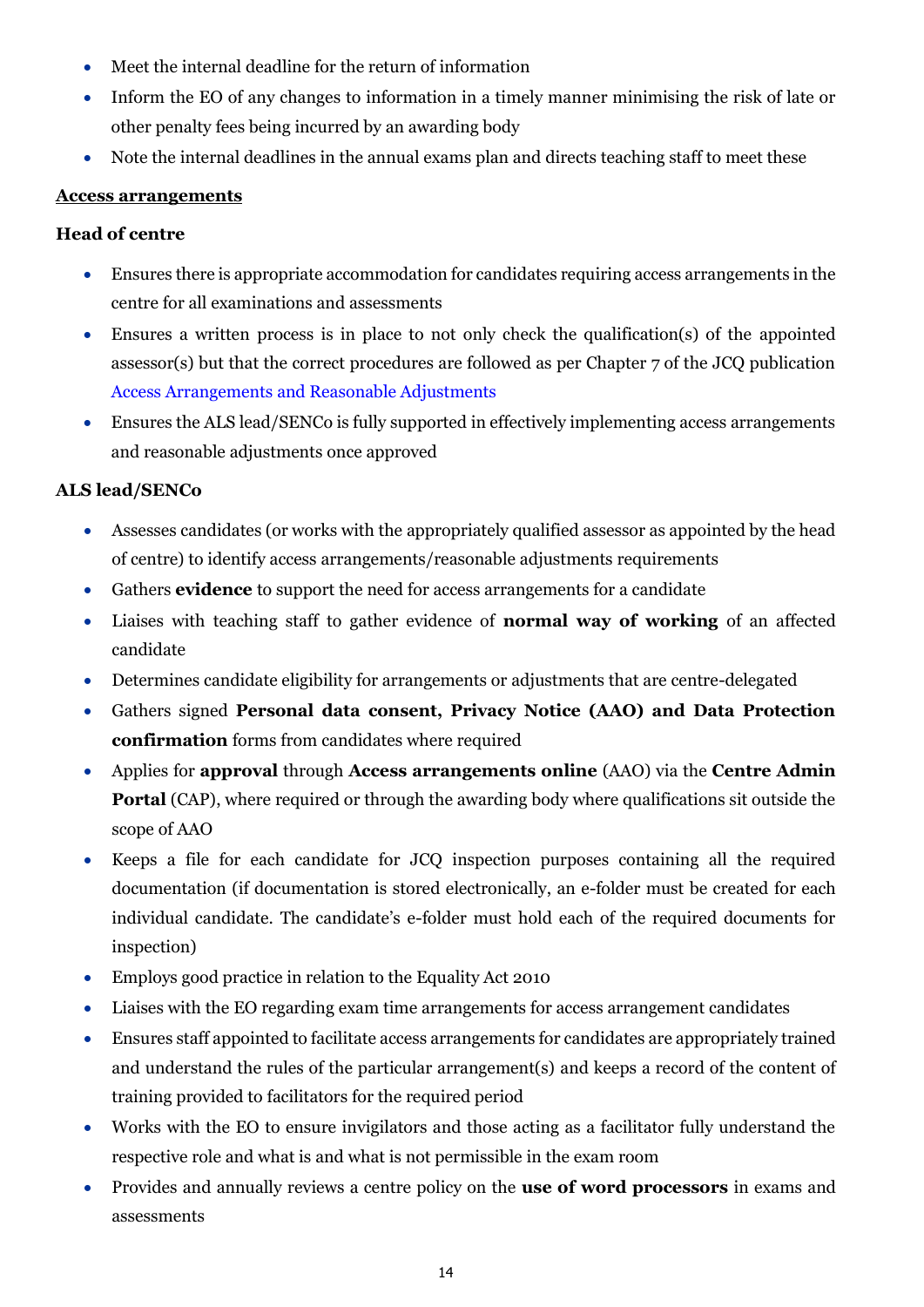## <span id="page-14-0"></span>**Word Processor Policy (Exams)**

Our centres Word Processing Policy and statement can be found on our website

## **Separate Invigilation Policy**

<span id="page-14-1"></span>• Ensures criteria for candidates granted **separate invigilation within the centre** is clear, meets JCQ regulations and best meets the needs of individual candidates and remaining candidates in main exam rooms

Our centres Separate Invigilation Policy can be found on our website

#### **Senior leaders, Teaching staff**

- Support the ALS lead/SENCo in determining and implementing appropriate access arrangements/reasonable adjustments
- Provide a statement for inspection purposes which details the criteria the centre uses to award and allocate word processors for examinations

#### <span id="page-14-2"></span>**Internal assessment and endorsements**

# **Head of centre**

#### **Controlled assessments, coursework and non-examination assessments**

- Ensures arrangements are in place to co-ordinate and standardise all marking of centre- assessed components and ensures that candidates' centre-assessed work is produced, authenticated and marked, or assessed and quality assured in accordance with the awarding bodies' instructions (including where relevant, private candidates)
- Ensures that teaching staff, in accordance with awarding bodies' instructions, return all subjectspecific forms by the required date
- Provides fully qualified teachers to mark non-examination assessments, and/or fully qualified assessors for the verification of centre-assessed components
- Ensures an **internal appeals procedure** relating to internal assessment decisions is in place for a candidate to appeal against and request a review of the centre's marking (see Roles and responsibilities overview)
- Ensures a **non-examination assessment policy** is in place for GCE and GCSE qualifications which include components of non-examination assessment (For CCEA GCSE centres this would be a controlled assessment policy)

#### <span id="page-14-3"></span>**Non-examination Assessment Policy**

Our centres Non-examination Assessment policy can be found on our website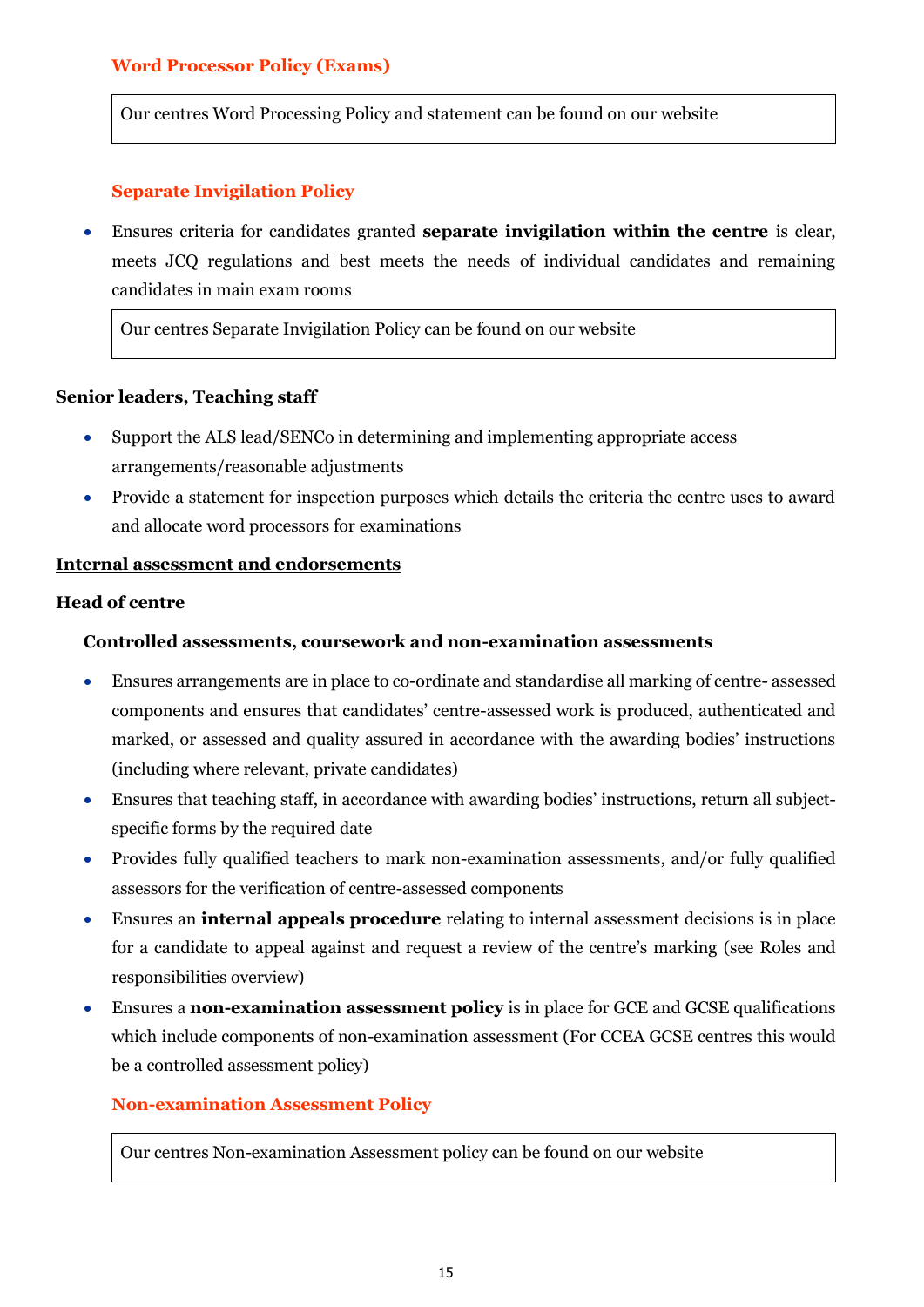• Ensures any irregularities relating to the production of work by candidates are investigated and dealt with internally if discovered prior to a candidate signing the authentication statement (where required) or reported to the awarding body if a candidate has signed the authentication statement

# **Senior leaders**

- Ensure teaching staff have the necessary and appropriate knowledge, understanding, skills, and training to set tasks, conduct task taking, and to assess, mark and authenticate candidates' work (including where relevant, private candidates)
- Ensure appropriate internal moderation, standardisation and verification processes are in place
- Ensure teaching staff delivering AQA Applied General qualifications, OCR Cambridge Nationals, Entry Level Certificate or Project qualifications (and CCEA GCE unitised AS and A-level qualifications and WJEC GCE legacy AS and A-level Health & Social Care) follow JCQ Instructions [for conducting coursework](http://www.jcq.org.uk/exams-office/coursework) and the specification provided by the awarding body
- Ensure teaching staff delivering GCE & GCSE specifications (which include components of nonexamination assessment) follow JCQ [Instructions for conducting non-examination assessments](http://www.jcq.org.uk/exams-office/non-examination-assessments) and the specification provided by the awarding body
- For other qualifications, ensure teaching staff follow appropriate instructions issued by the awarding body
- Ensure teaching staff inform candidates of their centre assessed marks as a candidate may request a review of the centre's marking before marks are submitted to the awarding body

# **Teaching staff**

- Ensure appropriate instructions for conducting internal assessment are followed
- Ensure candidates are aware of JCO and awarding body information for candidates on producing work that is internally assessed (coursework, non-examination assessments, social media) prior to assessments taking place
- Ensure candidates are informed of their centre assessed marks as a candidate may request a review of the centre's marking before marks are submitted to the awarding body

# **Exams officer**

- Identifies relevant key dates and administrative processes that need to be followed in relation to internal assessment
- Signposts teaching staff to relevant JCQ [Information for candidates documents](https://www.jcq.org.uk/exams-office/information-for-candidates-documents/) that are annually updated

# <span id="page-15-0"></span>**Invigilation**

# **Head of centre**

• Ensures relevant support is provided to the EO in recruiting, training and deploying a team of invigilators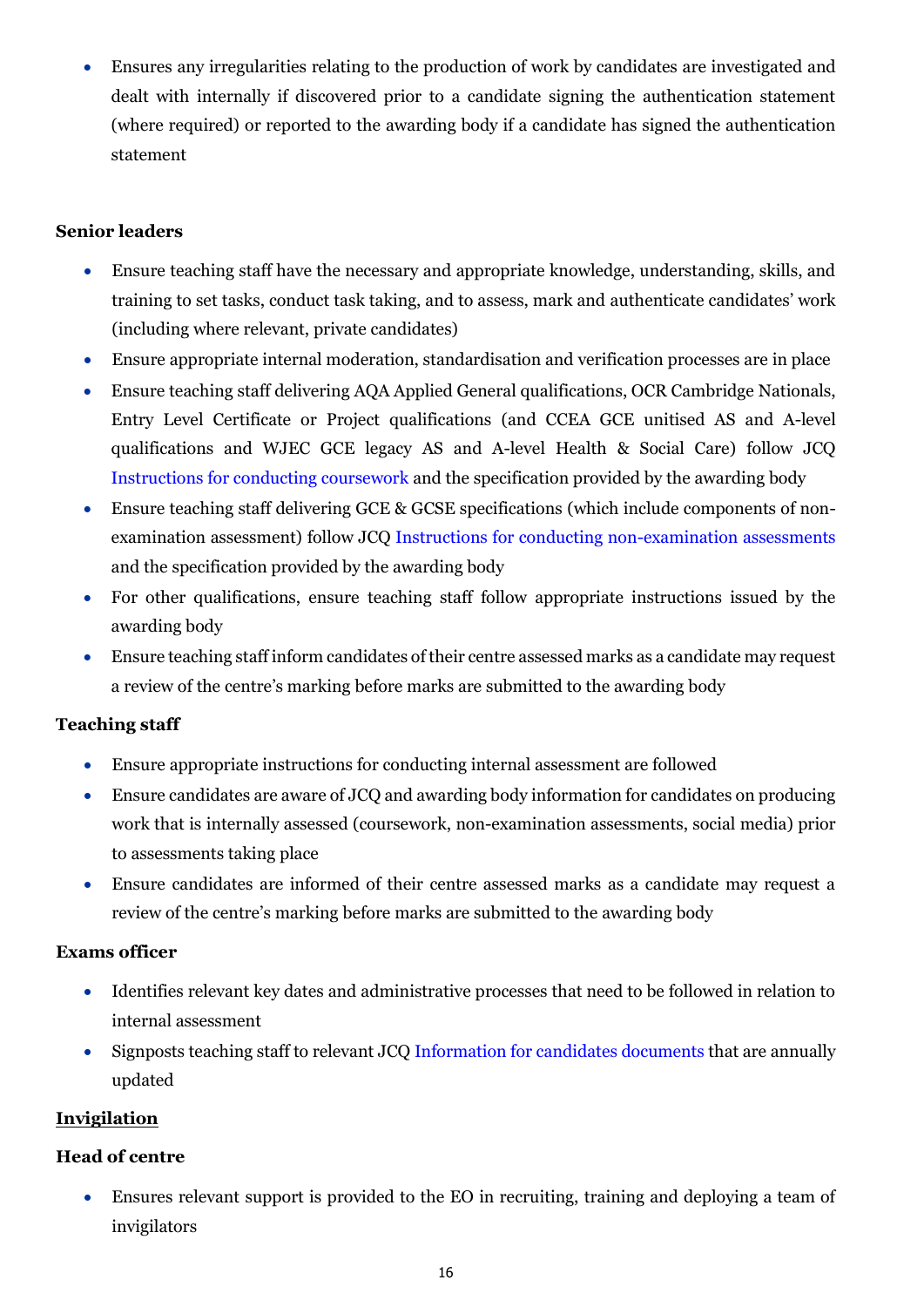- Ensures, if contracting supply staff to act as invigilators, that such persons are competent and fully trained, understanding what is and what is not permissible (and not taking on its own an assurance from a recruitment agency, that this is the case)
- Determines if additional invigilators will be deployed in timed Art exams in addition to the subject teacher to ensure the supervision of candidates is maintained at all times

# **Exams officer**

- Recruits additional invigilators where required to effectively cover all exam periods/series' throughout the academic year
- Collects information on new recruits to identify if they have invigilated previously and if any current maladministration/malpractice sanctions are applied to them
- Provides training for new invigilators on the instructions for conducting exams and an annual update for the existing invigilation team so that they are aware of any changes in a new academic year before they are allocated to invigilate an exam
- Ensures invigilators supervising access arrangement candidates understand their role (and the role of a facilitator who may be supporting a candidate) and the rules and regulations of the access arrangement(s)
- Ensures invigilators are briefed on the access arrangement candidates in their exam room and made aware of the access arrangement(s) awarded (ensuring these candidates are identified on the seating plan) and confirms invigilators understand what is and what is not permissible
- Collects evaluation of training to inform future events

# <span id="page-16-0"></span>**Entries: roles and responsibilities**

# <span id="page-16-1"></span>**Estimated entries**

# **Exams officer**

- Requests estimated or early entry information, where this may be required by awarding bodies, from HoDs in a timely manner to ensure awarding body external deadlines for submission can be met
- Makes candidates aware of the JCQ **Information for candidates – Privacy Notice** at the start of a course leading to a vocational qualification or when entries are submitted to awarding bodies for processing for general qualifications

# **Senior leaders**

- Provide entry information requested by the EO to the internal deadline
- Inform the EO immediately of any subsequent changes to entry information

# <span id="page-16-2"></span>**Final entries**

# **Exams officer**

• Requests final entry information from HoDs in a timely manner to ensure awarding body external deadlines for submission can be met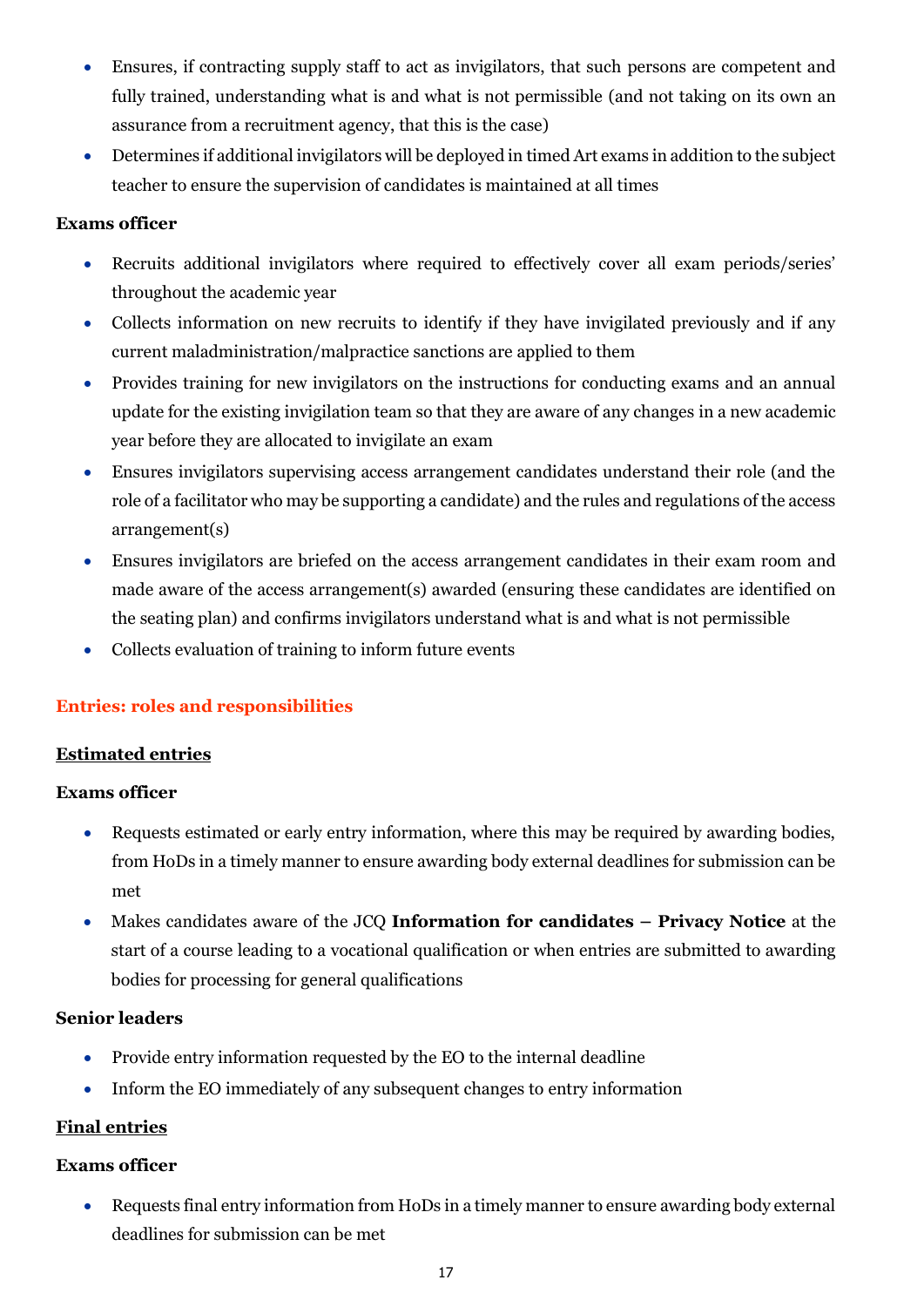- Informs HoDs of subsequent deadlines for making changes to final entry information without charge
- Confirms with HoDs final entry information that has been submitted to awarding bodies
- Ensures as far as possible that entry processes minimise the risk of entries or registrations being missed reducing the potential for late or other penalty fees being charged by awarding bodies
- Observes each awarding body's terms and conditions for the entry and withdrawal of candidates for their examinations and assessments, and observes any regulatory requirements for the qualification
- Final entries collection is gathered by the EO from the HoDs in a timely manner. The entries data is checked by SLT and once correct submitted through A2C by the EO.

# **Senior leaders**

- Provide information requested by the EO to the internal deadline
- Inform the EO immediately, or at the very least prior to the deadlines, of any subsequent changes to final entry information, which includes
	- o changes to candidate personal details
	- o amendments to existing entries
	- o withdrawals of existing entries
- Check final entry submission information provided by the EO and confirms information is correct

## <span id="page-17-0"></span>**Late entries**

#### **Exams officer**

- Has clear entry procedures in place to minimise the risk of late entries
- Charges any late or other penalty fees to departmental budgets

# **Senior leaders**

- Minimise the risk of late entries by
	- $\circ$  following procedures identified by the EO in relation to making final entries on time
	- o meeting internal deadlines identified by the EO for making final entries

#### <span id="page-17-1"></span>**Re-sit entries**

HoDs notify the EO of any re-sit exams. The EO highlights the deadline for entries and ensure entries are submitted on time.

# <span id="page-17-2"></span>**Candidate statements of entry**

# **Exams officer**

• Provides candidates with statements of entry for checking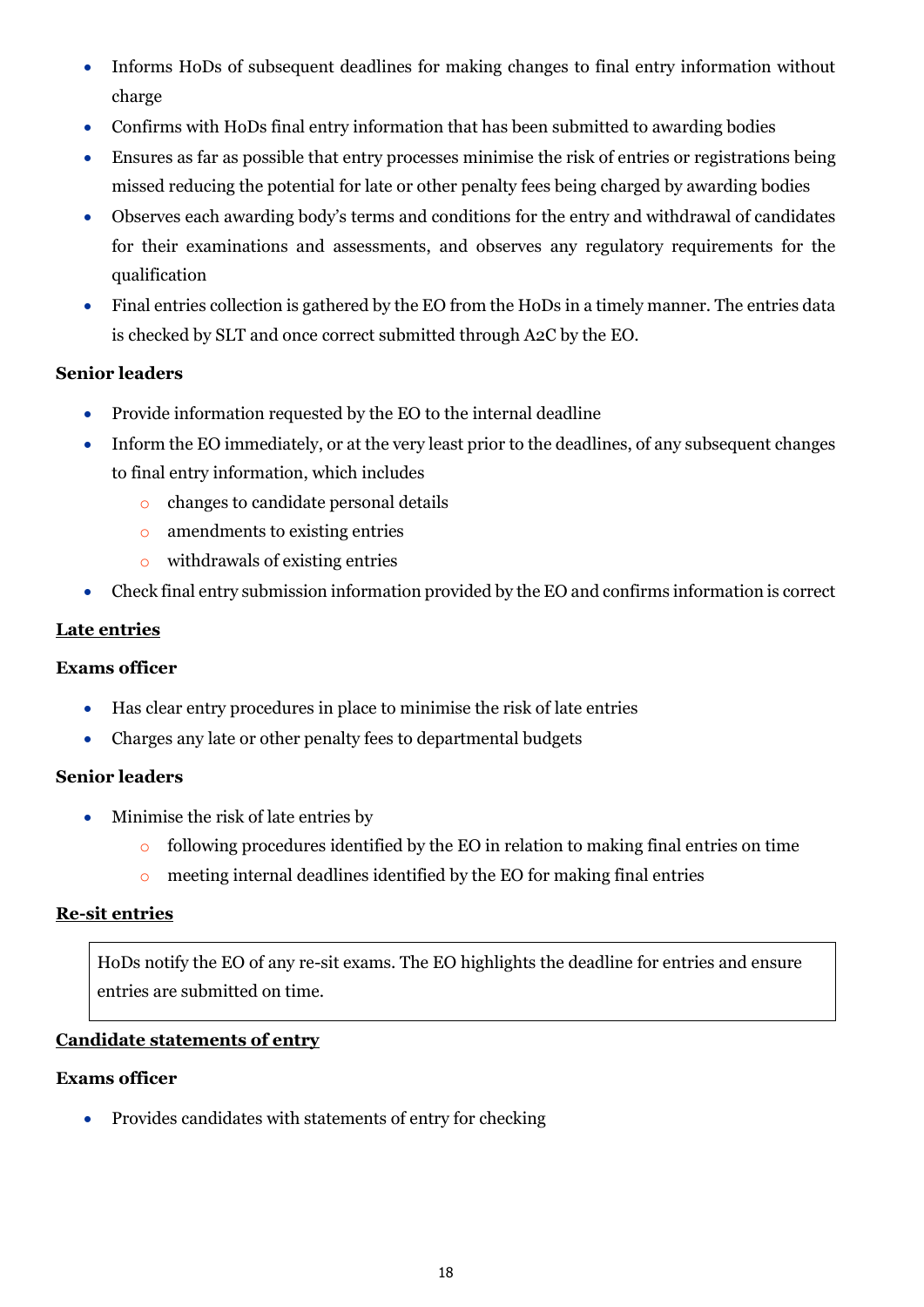# **Teaching staff**

• Ensure candidates check statements of entry and return any relevant confirmation required to the EO

## **Candidates**

• Confirm entry information is correct or notify the EO of any discrepancies

## <span id="page-18-0"></span>**Pre-exams: roles and responsibilities**

#### <span id="page-18-1"></span>**Access arrangements and reasonable adjustments**

#### **ALS lead/SENCo**

- Ensures appropriate arrangements, adjustments and adaptations are in place to facilitate access to exams/assessments for candidates where they are disabled within the meaning of the Equality Act (unless a temporary emergency arrangement is required at the time of an exam)
- Ensures a candidate is involved in any decisions about arrangements, adjustments and /or adaptations that may be put in place for him/her
- Ensures exam information (JCQ information for candidates documents, individual exam timetable etc.) is adapted where this may be required for a disabled candidate to access it
- Allocates appropriately trained centre staff to facilitate access arrangements for candidates in exams and assessments (ensuring that the facilitator appointed meets JCQ requirements and fully understands the rule of the access arrangement)
- Where relevant, ensures the necessary and appropriate steps are undertaken to gather an appropriate picture of need and demonstrate normal way of working for a private candidate (including distance learners and home educated candidates) and that the candidate is assessed by the centre's appointed assessor

#### <span id="page-18-2"></span>**Briefing candidates**

- Issues individual exam timetable information to candidates and informs candidates of any designated contingency day awarding bodies may identify in the event of national or significant local disruption to exams
- Prior to exams issues relevant JCQ information for candidates documents
- Where relevant, issues relevant awarding body information to candidates
- Issues centre exam information to candidates including information on:
	- o exam timetable clashes
	- o arriving late for an exam
	- o absence or illness during exams
	- $\circ$  what equipment is/is not provided by the centre
	- o food and drink in exam rooms
	- o unauthorised items in exam rooms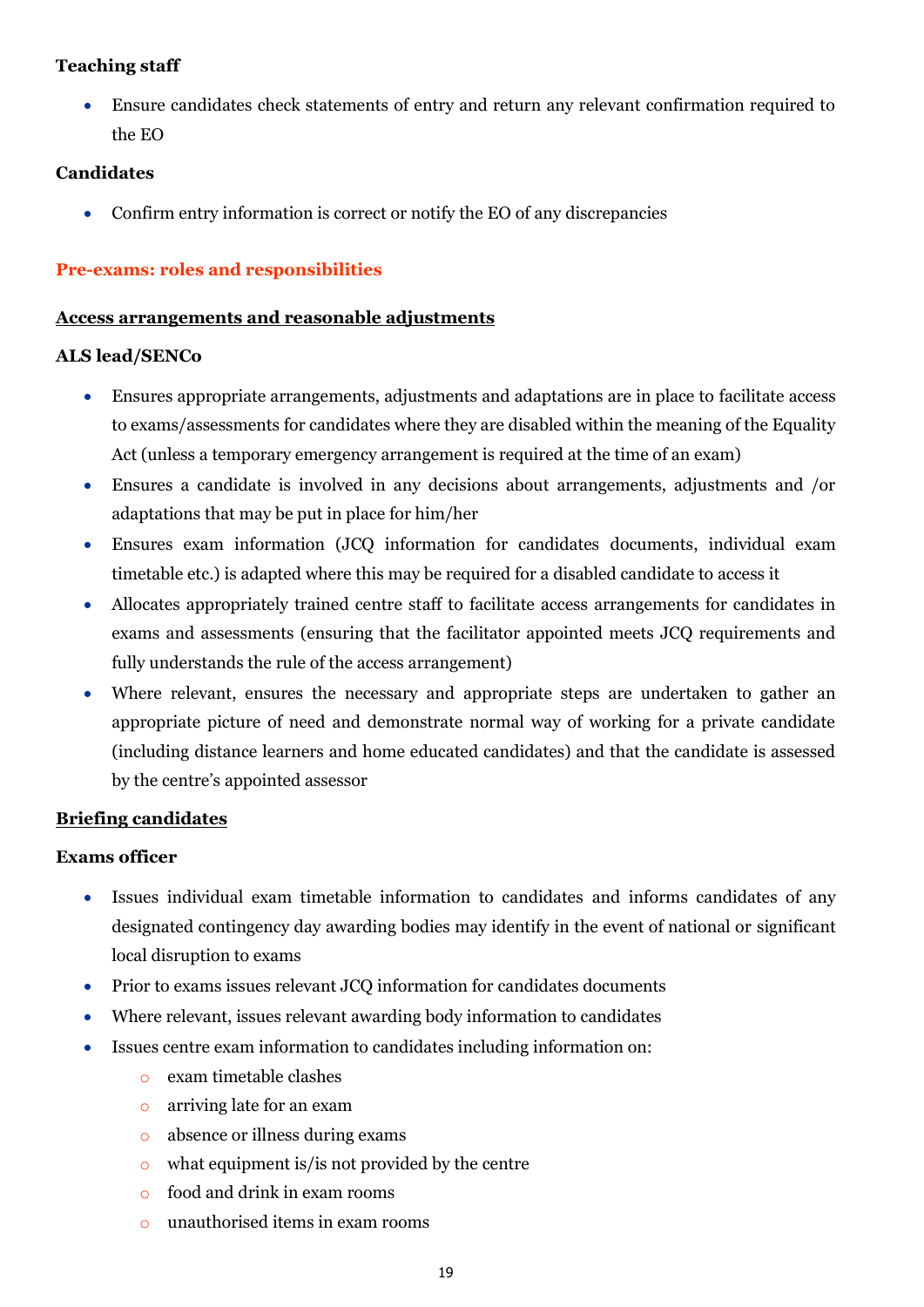- o when and how results will be issued and the staff that will be available
- o the post-results services and how the centre deals with requests from candidates
- o when and how certificates will be issued

# <span id="page-19-0"></span>**Access to Scripts, Reviews of Results and Appeals Procedures**

Our centres Access to Scripts, Reviews of Results and Appeals Procedure policy can be found on our website

## <span id="page-19-1"></span>**Dispatch of exam scripts**

## **Exams officer**

• Identifies and confirms arrangements for the dispatch of candidate exam scripts with the DfE (STA) 'yellow label service' or the awarding body where qualifications sit outside the scope of the service

## <span id="page-19-2"></span>**Estimated grades**

## **Senior leaders**

• Ensure teaching staff provide estimated grade information to the EO by the internal deadline (where this still may be required by the awarding body)

## **Exams officer**

- Submits estimated grade information to awarding bodies to meet the external deadline (where this may still be required by the awarding body)
- Keeps a record to track what has been sent

# <span id="page-19-3"></span>**Internal assessment and endorsements**

# **Head of centre**

• Ensures procedures are in place for candidates to appeal internal assessment decisions and make requests for reviews of marking

# **ALS lead/SENCo**

• Liaises with teaching staff to implement appropriate access arrangements for candidates undertaking internal assessments and practical endorsements

#### **Teaching staff**

- Support the ALS lead/SENCo in implementing appropriate access arrangements for candidates undertaking internal assessments and practical endorsements
- Assess and authenticate candidates' work
- Assess endorsed components
- Ensure candidates are informed of centre assessed marks prior to marks being submitted to awarding bodies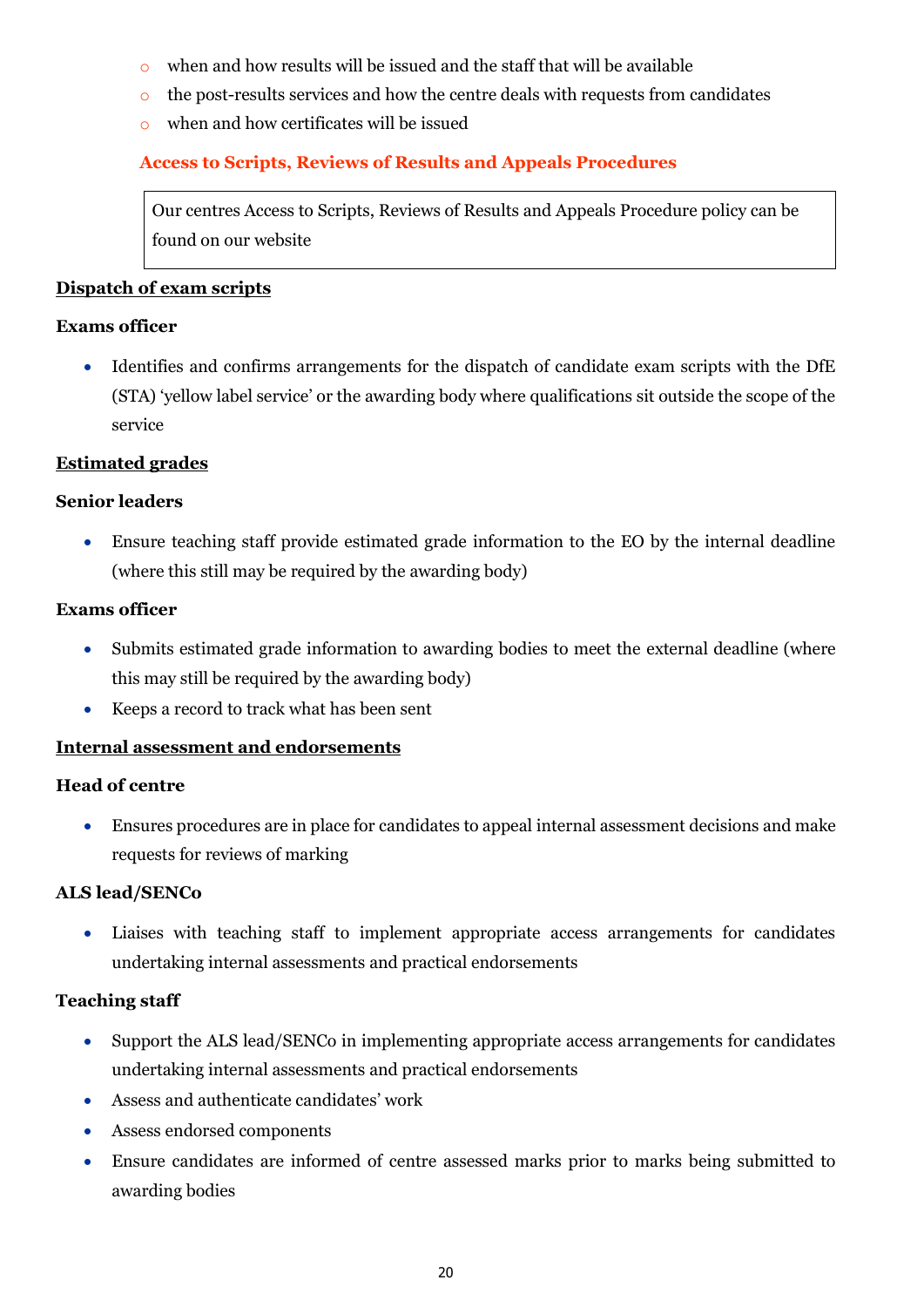# **Senior leaders**

- Ensure teaching staff assess and authenticate candidates' work to the awarding body requirements
- Ensure teaching staff assess endorsed components according to awarding body requirements
- Ensure teaching staff provide marks for internally assessed components and grades for endorsements of qualifications to the EO to the internal deadline
- Ensure teaching staff provide required samples of work for moderation and sample recordings for monitoring to the EO to the internal deadline

# **Exams officer**

- Submits marks, endorsement grades and samples to awarding bodies/moderators/monitors to meet the external deadline
- Keeps a record to track what has been sent
- Logs moderated samples returned to the centre
- Ensures teaching staff are aware of the requirements in terms of retention and subsequent disposal of candidates' work

# **Candidates**

• Authenticate their work as required by the awarding body

# <span id="page-20-0"></span>**Invigilation**

# **Exams officer**

- Provides an annually reviewed/updated invigilator handbook to invigilators, trains new invigilators on appointment and updates experienced invigilators on any regulation changes and any changes to centre-specific processes
- Deploys invigilators effectively to exam rooms throughout an exam series (including the provision of a roving invigilator where a candidate and invigilator (acting as a practical assistant, reader or scribe) are accommodated on a 1:1 basis to enter the room at regular intervals in order to observe the conducting of the exam, ensure all relevant rules are being adhered to and to support the practical assistant/reader and/or scribe in maintaining the integrity of the exam)
- Allocates invigilators to exam rooms (or where supervising candidates due to a timetable clash) according to the required ratios
- Liaises with the ALS lead/SENCo regarding the facilitation and invigilation of access arrangement candidates

# **ALS lead/SENCo**

• Liaises with the EO regarding facilitation and invigilation of access arrangement candidates

# **Invigilators**

• Provide information as requested on their availability to invigilate throughout an exam series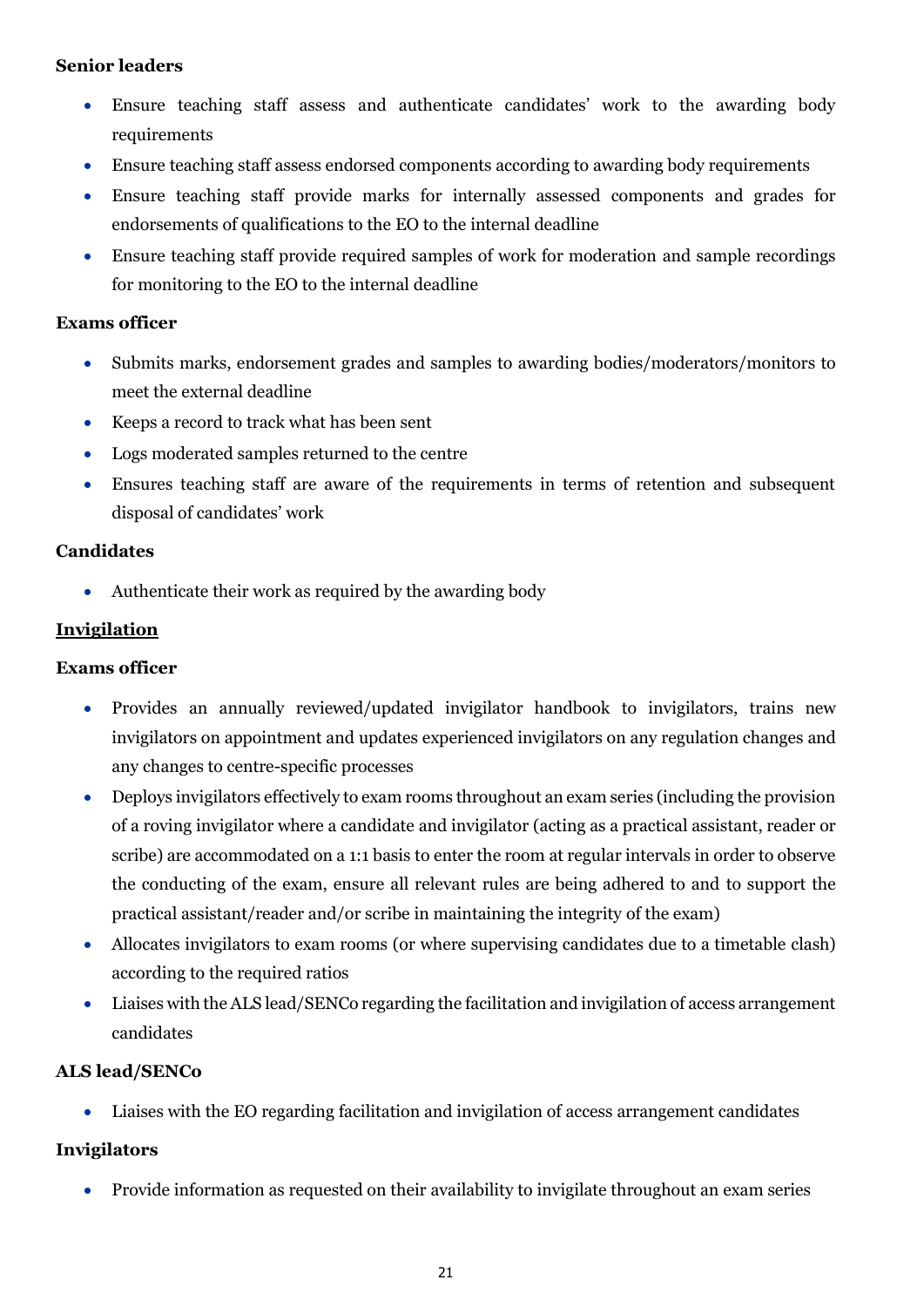# <span id="page-21-0"></span>**JCQ Centre Inspections**

#### **Exams officer** or **Senior leader**

Will accompany the Inspector throughout a visit

## **ALS lead/SENCo** or relevant **Senior leader** (in the absence of the ALS lead/SENCo)

- Will meet with the inspector when requested to provide documentary evidence regarding access arrangement candidates and address any questions the inspector may raise
- Ensures that information is readily available for inspection at the venue where the candidate is taking the exam(s)

## <span id="page-21-1"></span>**Seating and identifying candidates in exam rooms**

#### **Exams officer**

<span id="page-21-2"></span>• Ensures a procedure is in place to verify the identity of all candidates

# **Candidate Identification Procedure**

Our centres Candidate Identification Procedure can be found on our website

- Ensures invigilators are aware of the procedure
- Provides seating plans for exam rooms according to JCQ and awarding body requirements (and ensures candidates with access arrangements are identified on the seating plan and invigilators are informed of those candidates with access arrangements and made aware of the access arrangement(s) awarded)

#### **Invigilators**

- Follow the procedure for verifying candidate identity provided by the EO
- Seat candidates in exam rooms as instructed by the EO/on the seating plan

## <span id="page-21-3"></span>**Security of exam materials**

- Confirms appropriate arrangements are in place to ensure that confidential materials are only handed over to those authorised by the head of centre
- Ensures access to the secure room is restricted and staff named and approved by the head of centre are accompanied by a keyholder at all times. There must be between two and six keyholders only, each of whom must fully understand their responsibilities as a key holder to the secure storage facility
- Has a process in place to demonstrate the receipt, secure movement and secure storage of confidential exam materials within the centre
- Ensures a log is kept at the initial point of delivery recording confidential materials received and signed for by authorised staff within the centre and that appropriate arrangements are in place for confidential materials to be immediately transferred to the secure storage facility until they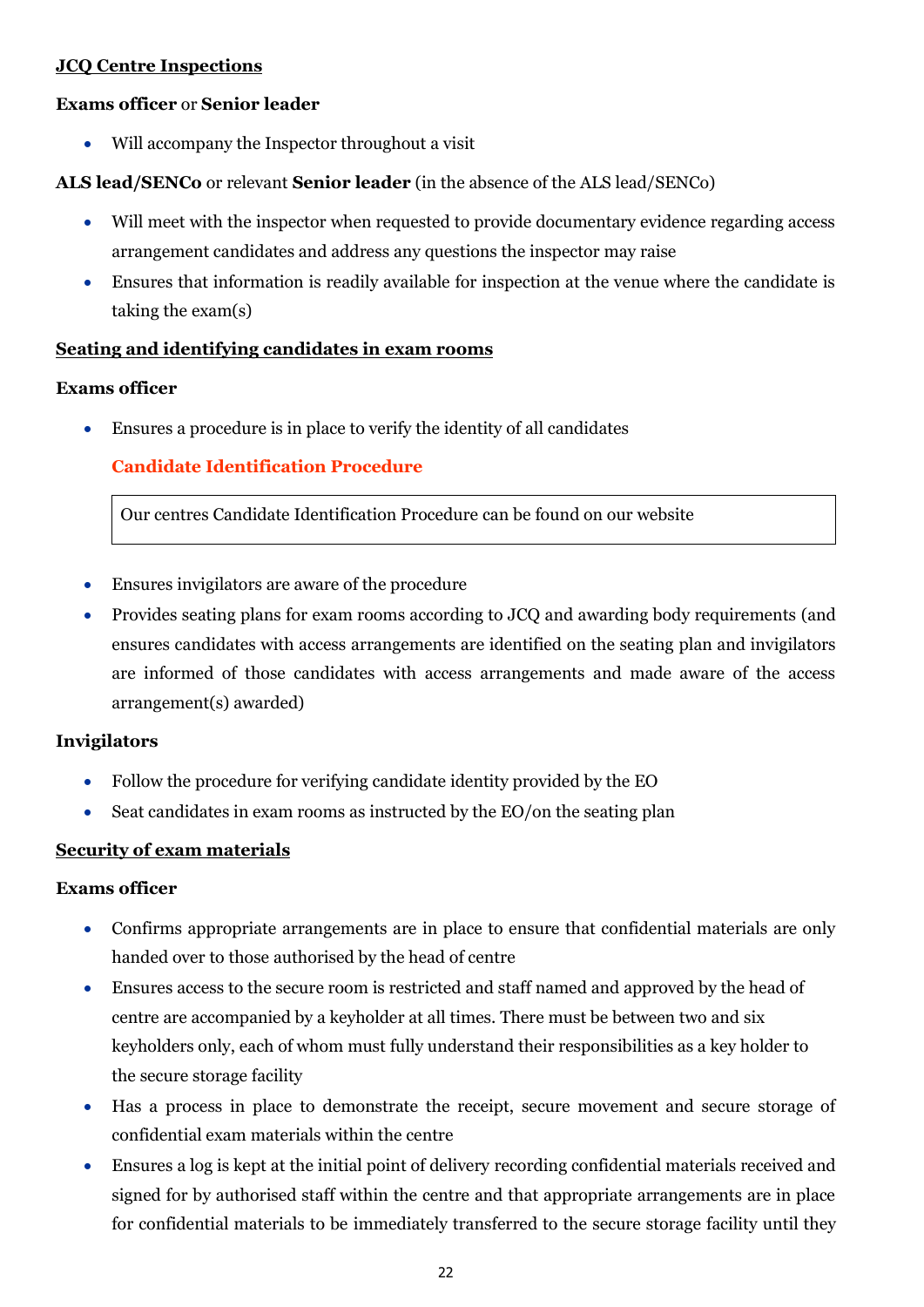can be removed from the dispatch packaging and checked in the secure room before being returned to the secure storage facility in timetable order

- Ensures the secure storage facility contains only current and live confidential material (ensuring that past examination question papers, internal tests and mock examinations are not kept in the centre's secure storage facility)
- Ensures that examination stationery, e.g. answer booklets and formula booklets are stored in the secure room (attempting to store this material in the secure storage facility, when sufficient space allows)
- Ensures the integrity and security of any electronic question paper is maintained during the downloading, printing and collating process (ensuring printing is carried out in an area that can be controlled to prevent unauthorised personnel accessing live assessment materials and ensuring only authorised members of centre staff have access to electronic question papers)

# **Reception staff**

• Follow the process to log confidential materials delivered to/received by the centre to the point materials are issued to authorised staff for transferal to the secure storage facility

# **Teaching staff**

• Adhere to the process to record the secure movement of confidential materials taken from or returned to secure storage throughout the time the material is confidential

# <span id="page-22-0"></span>**Timetabling and rooming**

# **Exams officer**

- Produces a master centre exam timetable for each exam series
- Identifies and resolves candidate exam timetable clashes according to the regulations (only applying overnight supervision arrangements as a last resort, once all other options have been exhausted and according to the centre's policy)

# <span id="page-22-1"></span>**Overnight Supervision Arrangements Policy**

Our centres Overnight Supervision Arrangements Policy can be found on our website

- Identifies exam rooms and specialist equipment requirements
- Allocates invigilators to exam rooms (or where supervising candidates due to an exam timetable clash) according to required ratios
- Liaises with site staff to ensure exam rooms are set up according to JCQ and awarding body requirements
- Liaises with the ALS lead/SENCo regarding rooming of access arrangement candidates

# **ALS lead/SENCo**

- Liaises with the EO regarding rooming of access arrangement candidates
- Liaises with other relevant centre staff to ensure appropriate arrangements, adjustments and adaptations are in place to facilitate access for disabled candidates to exams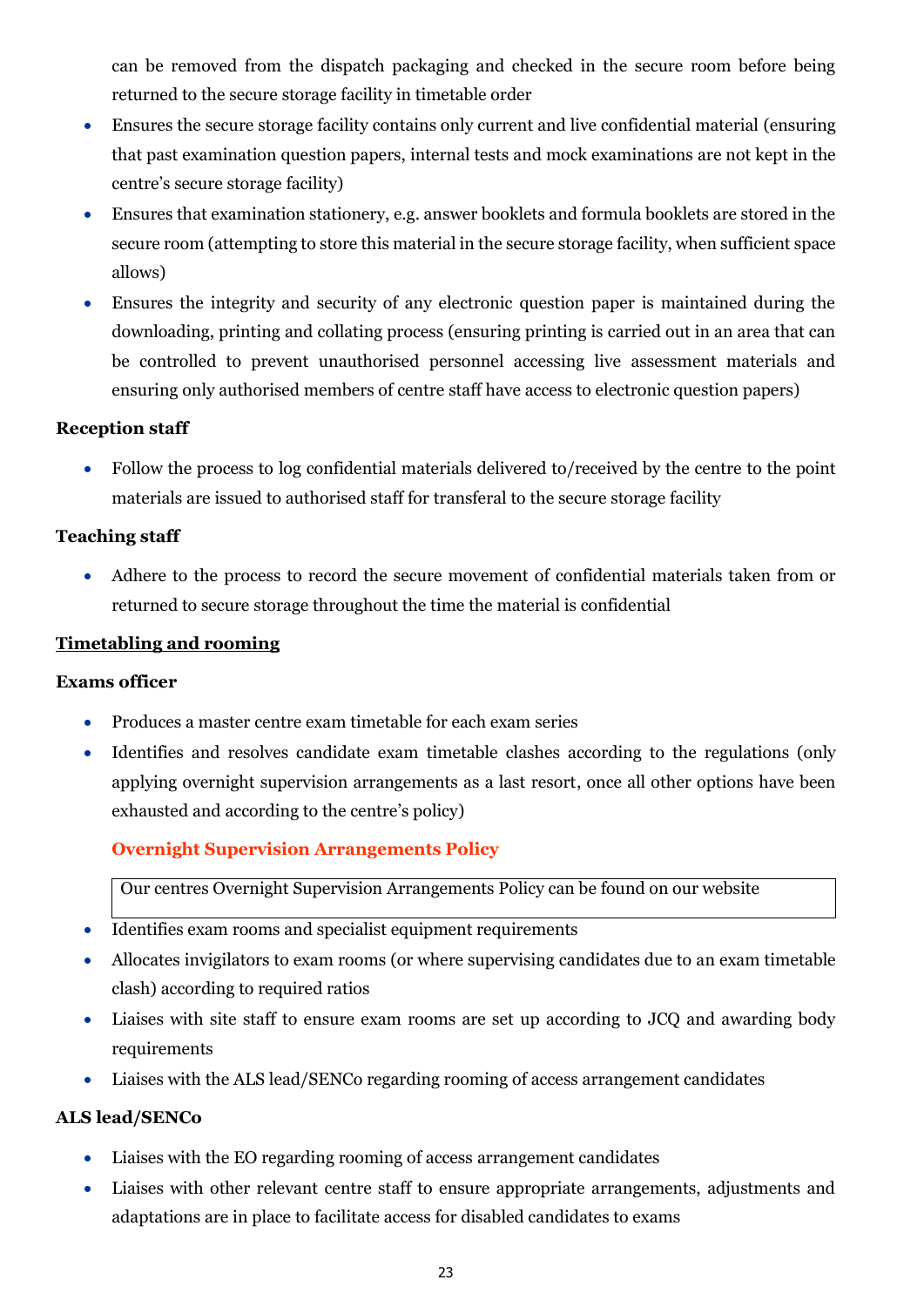## **Site staff**

• Liaise with the EO to ensure exam rooms are set up according to JCQ and awarding body requirements

## <span id="page-23-0"></span>**Alternative site arrangements**

## **Exams officer**

- (Where/if applicable to the centre) Ensures question papers will only be taken to an alternative site where the published criteria for an alternative site arrangement has been met
- Will inform the JCQ Centre Inspection Service to timescale by submitting a JCQ Alternative Site arrangement notification using CAP (or through the awarding body where a qualification may sit outside the scope of CAP) of any alternative sites that will be used to conduct timetabled examination components of the qualifications listed in the JCQ regulations

# <span id="page-23-1"></span>**Centre consortium arrangements**

#### **Exams officer**

• (Where/if applicable to the centre) Processes applications for Centre Consortium arrangements using CAP to the awarding body deadline (or through the awarding body where a qualification may sit outside the scope of CAP)

#### **Senior leaders**

• (Where/if applicable to the centre) Inform the EO of any joint teaching arrangements in place and where the centre is acting as the consortium co-ordinator

#### <span id="page-23-2"></span>**Transferred candidate arrangements**

#### **Exams officer**

- (Where/if applicable to the centre) Liaises with the host or entering centre, as required
- Processes requests for Transferred Candidate arrangements using CAP to the awarding body deadline (or through the awarding body where a qualification may sit outside the scope of CAP)
- Where relevant (for an internal candidate) informs the candidate of the arrangements that have been made for their transferred candidate arrangement

#### <span id="page-23-3"></span>**Internal exams**

- Prepares for the conduct of internal exams under external conditions (where applicable to the centre)
- Provides a centre exam timetable of subjects and rooms
- Provides seating plans for exam rooms
- Requests internal exam papers from teaching staff
- Arranges invigilation (where applicable to the centre)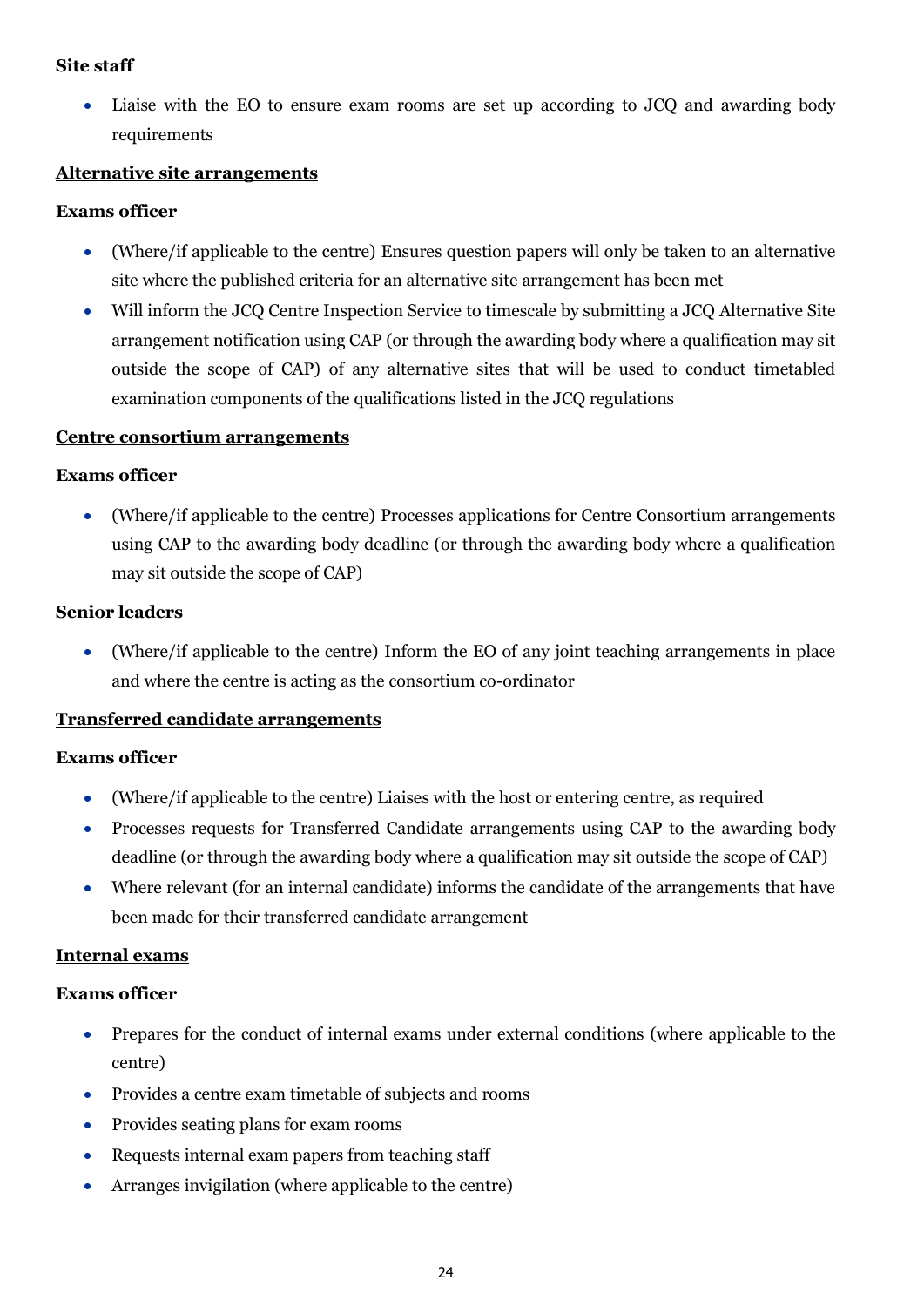# **ALS lead/**S**ENCo**

• Liaises with teaching staff to make appropriate arrangements for access arrangement candidates

# **Teaching staff**

- Provide exam papers and materials to the EO
- Support the ALS lead/SENCo in making appropriate arrangements for access arrangement candidates

# <span id="page-24-0"></span>**Exam time: roles and responsibilities**

#### <span id="page-24-1"></span>**Access arrangements**

## **Exams officer**

- Provides cover sheets for access arrangement candidates' scripts where required for particular arrangements
- Has a process in place to deal with emergency/temporary access arrangements as they arise at the time of exams
	- o applies for approval through AAO where required or through the awarding body where qualifications sit outside the scope of AAO

# <span id="page-24-3"></span><span id="page-24-2"></span>**Candidate absence**

# **Candidate Absence Policy**

Our centres Candidate Absence Policy can be found on our website

# **Invigilators**

- Are informed of the policy/process for dealing with absent candidates through training
- Ensure that confirmed absent candidates are clearly marked as such on the attendance register and seating plan

# **Candidates**

• Are re-charged relevant entry fees for unauthorised absence from exams

# <span id="page-24-4"></span>**Candidate behaviour**

See *Irregularities* below.

# <span id="page-24-5"></span>**Candidate belongings**

See *Unauthorised items* below.

# <span id="page-24-6"></span>**Candidate late arrival**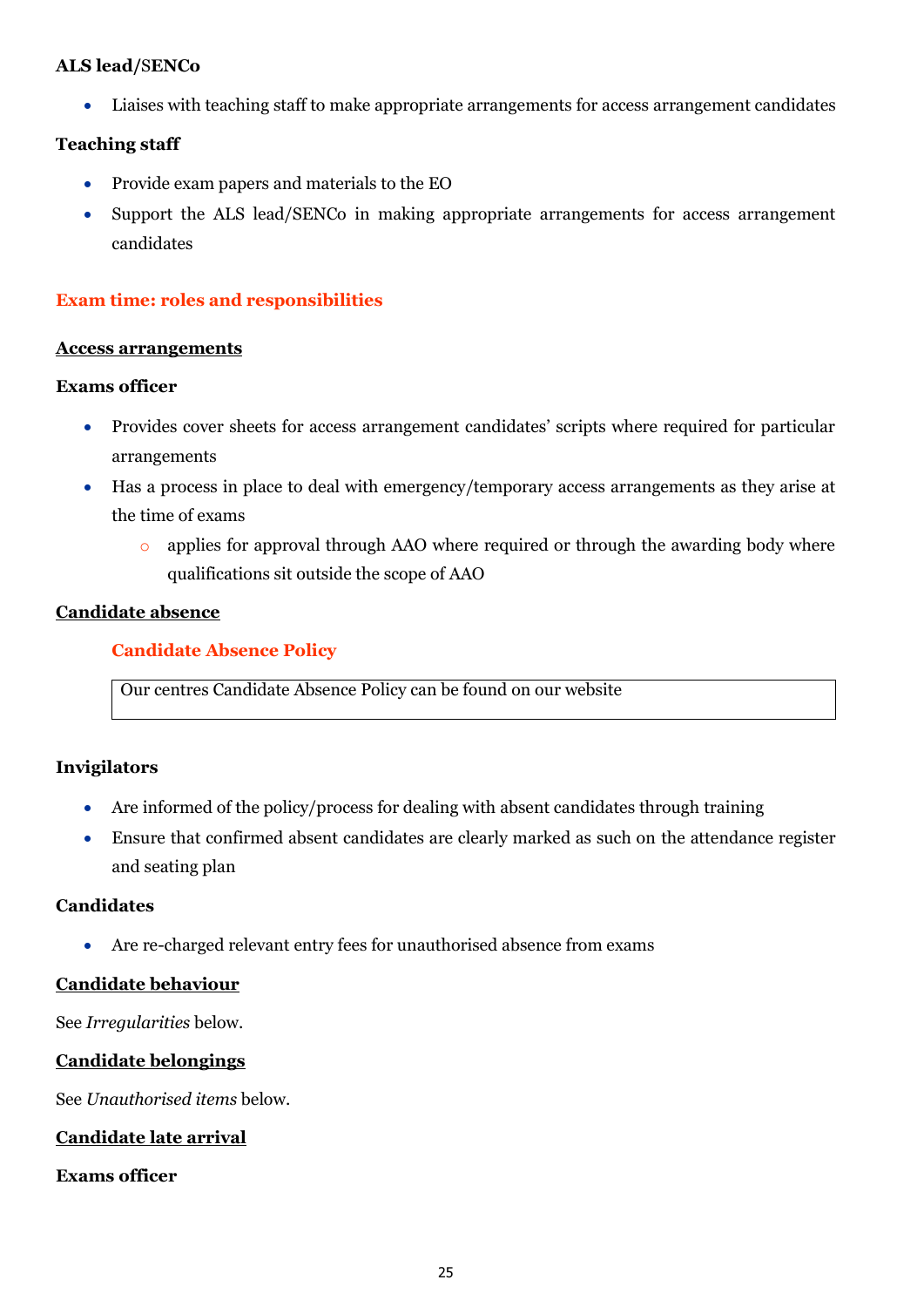- Ensures that candidates who arrive very late for an exam are reported to the awarding body by submitting a report on candidate admitted very late to examination room using CAP to timescale
- Warns candidates that their script may not be accepted by the awarding body

# **Invigilators**

- Are informed of the policy/process for dealing with late/very late arrival candidates through training
- <span id="page-25-0"></span>• Ensure that relevant information is recorded on the exam room incident log

# **Candidate Late Arrival Policy**

Our centres Candidate Late Arrival Policy can be found on our website

# <span id="page-25-1"></span>**Conducting exams**

# **Head of centre**

• Ensures venues used for conducting exams meet the requirements of JCQ and awarding bodies

# **Exams officer**

- Ensures exams are conducted according to JCQ and awarding body instructions
- Uses an *exam day checklist* to ensure each exam session is fully prepared for, unplanned events can be dealt with and associated follow-up is completed

# <span id="page-25-2"></span>**Dispatch of exam scripts**

# **Exams officer**

- Dispatches scripts as instructed by JCQ and awarding bodies
- Keeps appropriate records to track dispatch

# <span id="page-25-3"></span>**Exam papers and materials**

- Organises exam question papers and associated confidential resources in date order in the secure storage facility
- Attaches erratum notices received to relevant sealed question paper packets
- Collates attendance registers and examiner details in date order
- Regularly checks mail or email inbox for updates from awarding bodies
- In order to avoid potential breaches of security, ensures care is taken to ensure the correct question paper packets are opened by ensuring a member of centre staff, additional to the person removing the papers from secure storage, e.g. an invigilator, checks the day, date, time, subject, unit/component and tier of entry, if appropriate, immediately before a question paper packet is opened
- Ensures this additional/second check is recorded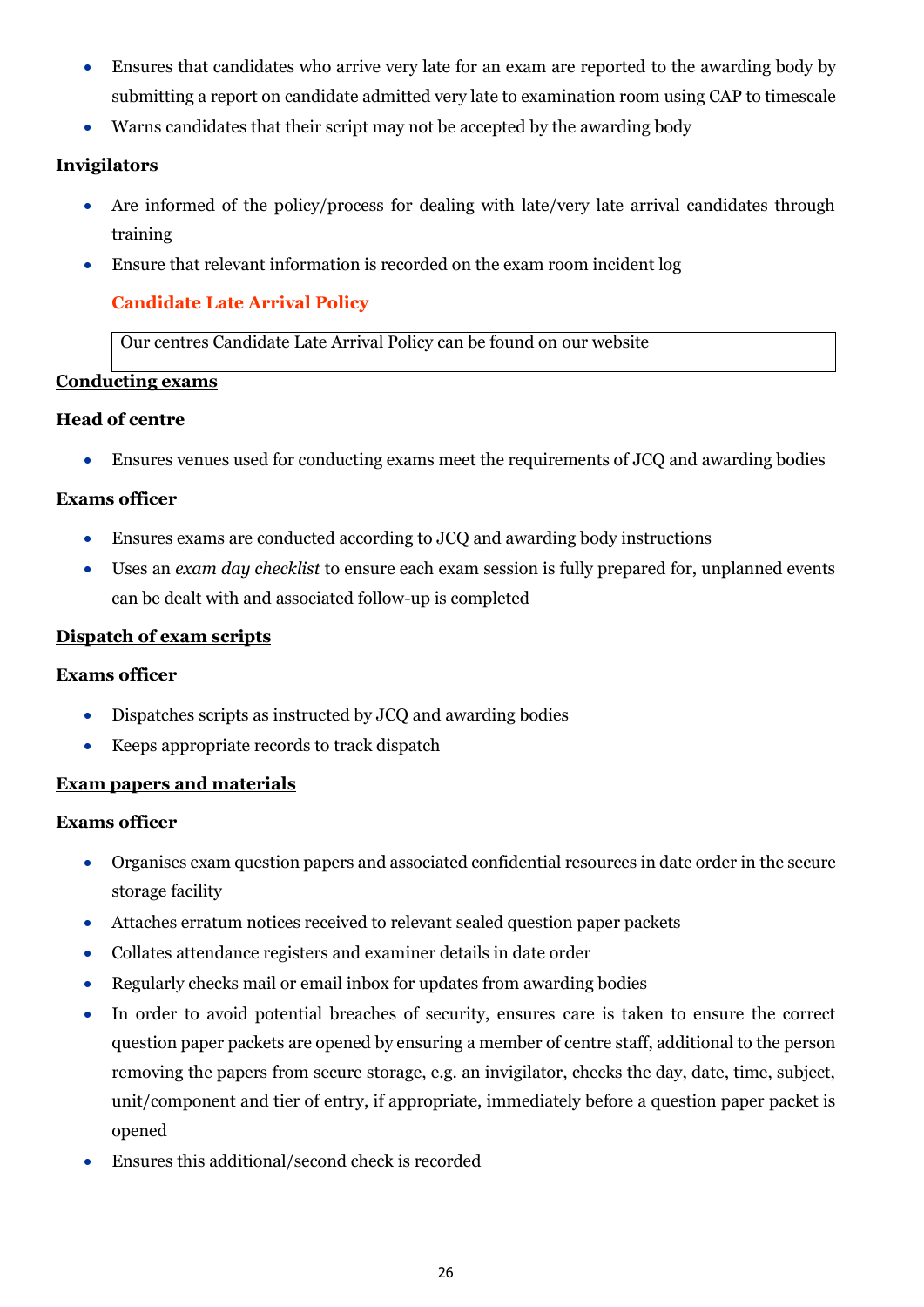• Where allowed by the awarding body, only releases exam papers and materials to teaching departments for teaching and learning purposes after the published finishing time of the exam, or until any timetable clash candidates have completed the exam

## <span id="page-26-0"></span>**Exam rooms**

## **Head of centre**

- Ensures that internal tests, mock exams, revision or coaching sessions are not conducted in a room 'designated' as an exam room
- Ensures that when a room is 'designated' as an exam room it is not used for any purpose other than conducting external exams
- Ensures only approved centre staff (who have not taught the subject being examined) are present in exam rooms to perform permitted tasks
- Ensures the centre's policy relating to food and drink that may be allowed in exam rooms is clearly communicated to candidates
- Ensures the centre's policy on candidates leaving the exam room temporarily is clearly communicated to candidates

# <span id="page-26-1"></span>**Food and Drink Policy (Exams)**

Our centres Food and Drink Policy (Exams) can be found on our website

# <span id="page-26-2"></span>**Leaving the Examination Room Policy**

Our centres Leaving the Examination Room Policy can be found on our website

- Ensures exam rooms are set up and conducted as required in the regulations
- Provides invigilators with appropriate resources to effectively conduct exams
- Briefs invigilators on exams to be conducted on a session by session basis (including the arrangements in place for any transferred candidates and access arrangement candidates)
- Ensures sole invigilators have an appropriate means of summoning assistance (if this is a mobile phone, instructs the invigilator that this must be on silent mode)
- Ensures invigilators understand they must be vigilant and remain aware of incidents or emerging situations, looking out for malpractice or candidates who may be in distress, recording any incidents or issues on the exam room incident log
- Ensures invigilators understand how to deal with candidates who may need to leave the exam room temporarily and how this should be recorded on the exam room incident log
- Provides authorised exam materials which candidates are not expected to provide themselves
- Ensures invigilators and candidates are aware of the emergency evacuation procedure
- Ensures invigilators are aware of arrangements in place for a candidate with a disability who may need assistance if an exam room is evacuated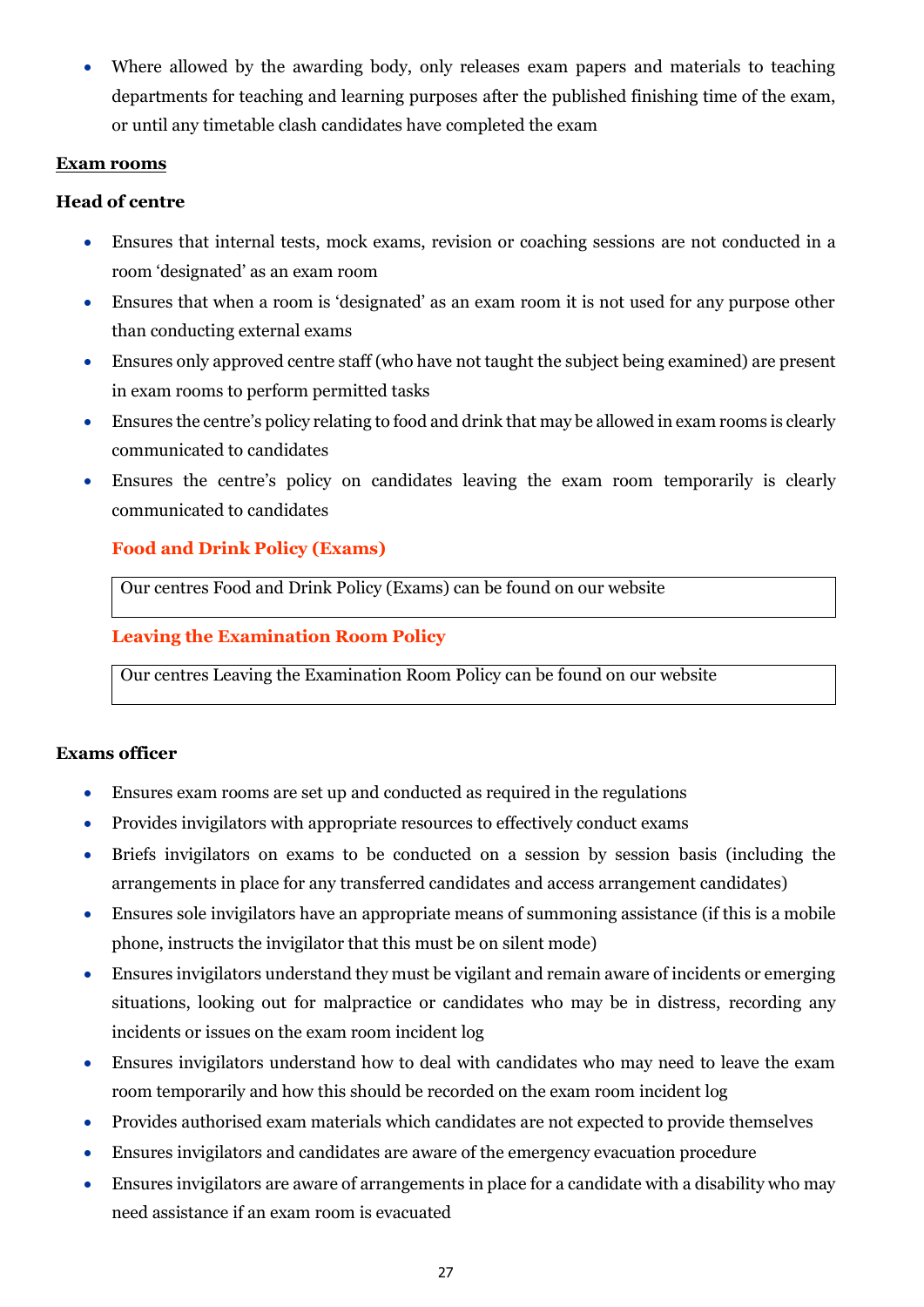# **Senior leaders**

- Ensure a documented emergency evacuation procedure for exam rooms is in place
- Ensure arrangements are in place for a candidate with a disability who may need assistance if an exam room is evacuated

# <span id="page-27-0"></span>**Emergency Evacuation Policy (Exams)**

Our centres Emergency Evacuation Policy (Exams) can be found on our website

#### **Site staff**

- Ensure exam rooms are available and set up as requested by the EO
- Ensure grounds or centre maintenance work does not disturb exam candidates in exam rooms
- Ensure fire alarm testing does not take place during exam sessions

#### **Invigilators**

• Conduct exams in every exam room according to JCQ Instructions for conducting examinations and/or awarding body requirements and as instructed by the centre in training/update and briefing sessions

## **Candidates**

- Are required to follow the instructions given to them in exam rooms by authorised centre staff and invigilators
- Are required to remain in the exam room for the full duration of the exam

# <span id="page-27-1"></span>**Irregularities**

#### **Head of centre**

• Ensures (as required by an awarding body) any cases of alleged, suspected or actual incidents of malpractice or maladministration before, during or after examinations/assessments (by centre staff, candidates, invigilators) are investigated and reported to the awarding body **immediately**, by completing the appropriate documentation

# <span id="page-27-2"></span>**Managing Behaviour Policy (Exams)**

Our centres Managing Behaviour Policy (Exams) can be found on our website

# <span id="page-27-3"></span>**Malpractice Policy (Exams)**

The JCQs Suspected Malpractice 2021-2022: Policies and Procedures can be found on our website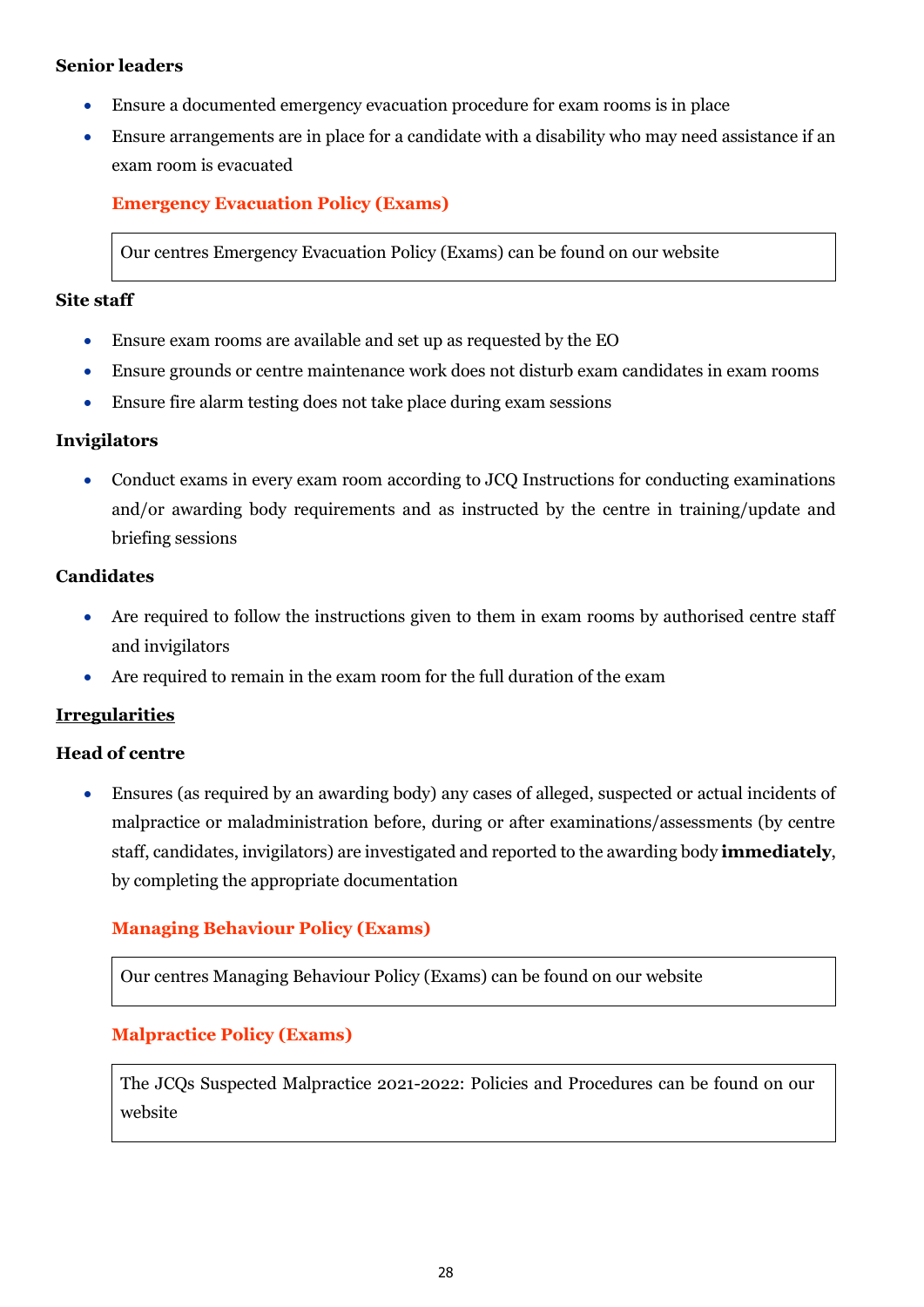# **Senior leaders**

- Ensure support is provided for the EO and invigilators when dealing with disruptive candidates in exam rooms
- Ensure that internal disciplinary procedures relating to candidate behaviour are instigated, when appropriate

# **Exams officer**

- Provides an exam room incident log in all exam rooms for recording any incidents or irregularities
- Actions any required follow-up and reports to awarding bodies as soon as practically possible after the exam has taken place

# **Invigilators**

• Record any incidents or irregularities on the exam room incident log (for example, late/very late arrival, candidate or centre staff suspected malpractice, candidate illness or needing to leave the exam room temporarily, disruption or disturbance in the exam room, emergency evacuation)

# <span id="page-28-0"></span>**Malpractice**

See *Irregularities* above.

# <span id="page-28-1"></span>**Special consideration**

# **Senior leaders**

• Provide signed evidence to support eligible applications for special consideration

# **Exams officer**

- Processes eligible applications for special consideration to awarding bodies
- Gathers evidence which may need to be provided by other staff in centre or candidates
- <span id="page-28-2"></span>• Submits requests to awarding bodies to the external deadline

# **Special Consideration Policy**

Our centres Special Consideration Policy can be found on our website

# **Candidates**

• Provide appropriate evidence to support special consideration applications, where required

# <span id="page-28-4"></span><span id="page-28-3"></span>**Unauthorised items**

# **Arrangements for unauthorised items taken into the exam room**

Candidates belongings which are not permitted in the examination room will be stored in an alternative adjacent room where the candidate can collect this following the exam

# **Invigilators**

Are informed of the arrangements through training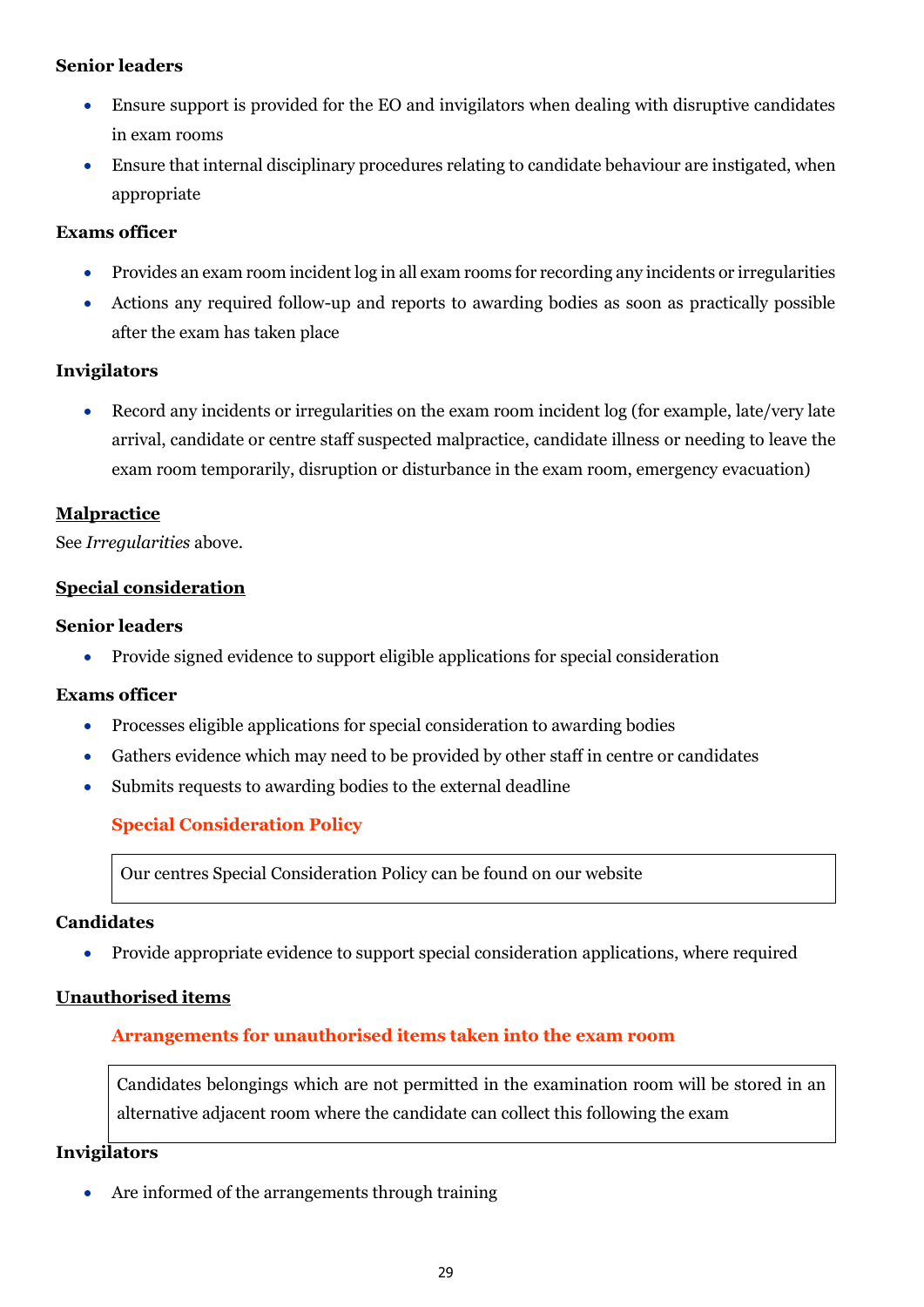# <span id="page-29-0"></span>**Internal exams**

## **Exams officer**

- Briefs invigilators on conducting internal exams
- Returns candidate scripts to teaching staff for marking

#### **Invigilators**

• Conduct internal exams as briefed by the EO

# <span id="page-29-1"></span>**Results and post-results: roles and responsibilities**

#### <span id="page-29-2"></span>**Internal assessment**

## **Senior leaders**

- Ensures teaching staff keep candidates' work, whether part of the moderation sample or not, secure and for the required period stated by JCQ and awarding bodies
- Ensures work is returned to candidates or disposed of according to the requirements

## <span id="page-29-3"></span>**Managing results day(s)**

## **Senior leaders**

- Identify centre staff who will be involved in the main summer results day(s) and their role
- Ensures senior members of staff are accessible to candidates after the publication of results so that results may be discussed and decisions made on the submission of any requests for postresults services and ensures candidates are informed of the periods during which centre staff will be available so that they may plan accordingly

#### **Exams officer**

• Works with senior leaders to ensure procedures for managing the main summer results day(s) (a results day programme) are in place

## **Site staff**

• Ensure the centre is open and accessible to centre staff and candidates, as required for the collection of results

#### <span id="page-29-4"></span>**Accessing results**

# **Head of centre**

- Ensures results are kept entirely confidential and restricted to key members of staff until the official dates and times of release of results to candidates
- Understands that it is not permitted to withhold provisional results from candidates under any circumstances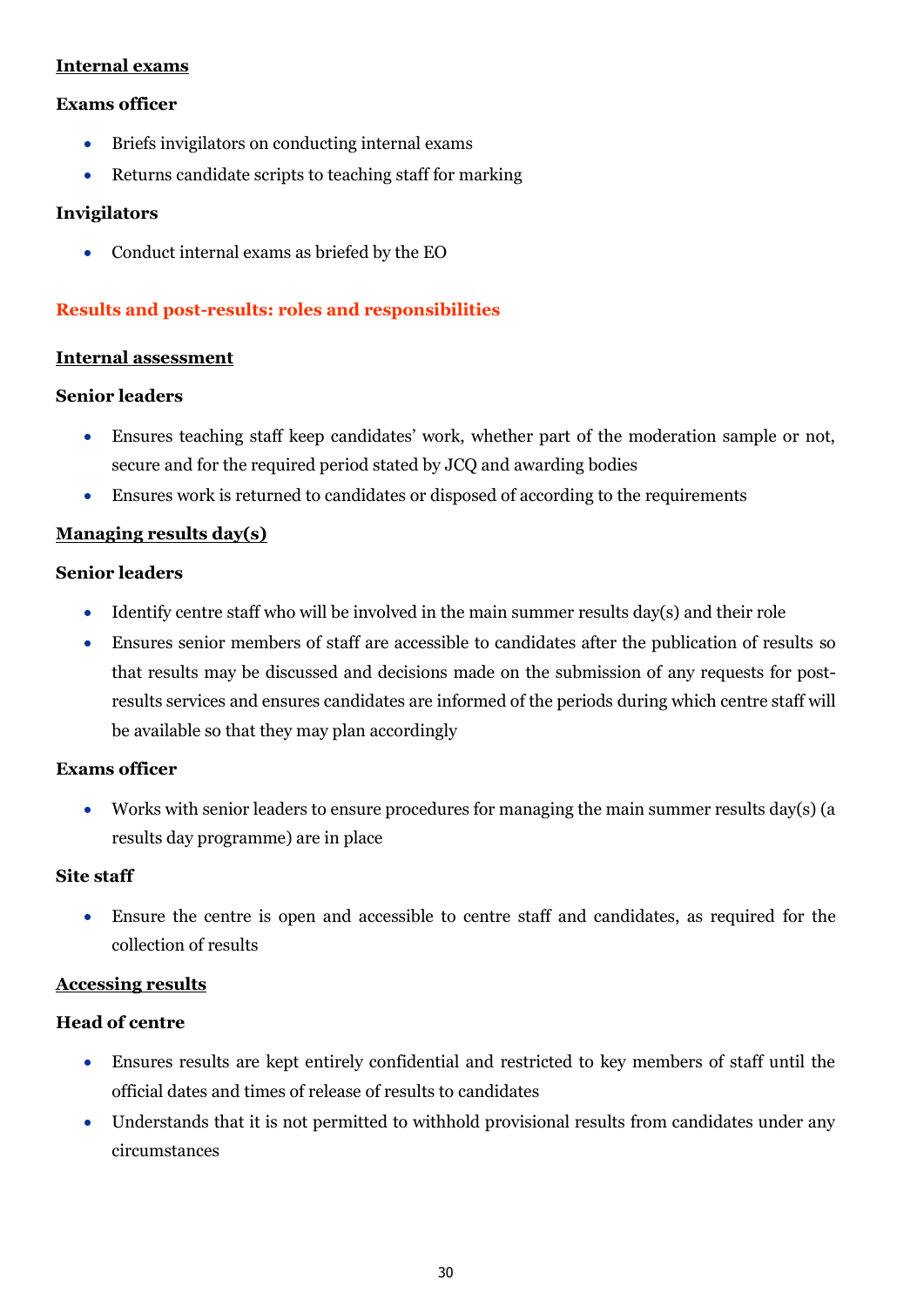# **Exams officer**

- Informs candidates in advance of when and how results will be released to them for each exam series
- Accesses results from awarding bodies under restricted release of results, where this is provided by the awarding body
- Resolves any missing or incomplete results with awarding bodies
- Issues statements of results to candidates on issue of results date
- Provides summaries of results for relevant centre staff on issue of results date

# <span id="page-30-0"></span>**Post-results services**

# **Head of centre**

- Ensures an **internal appeals procedure** is available where candidates disagree with any centre decision not to support a clerical re-check, a review of marking, a review of moderation or an appeal
- Ensures that senior members of centre staff are available immediately after the publication of results
- Understands that if the centre has concerns about one of its component/subject cohorts, then requests for reviews of marking should be submitted for all candidates believed to be affected (candidate consent is required as marks and subject grades may be lowered, confirmed or raised)

## **Exams officer**

- Provides information to **all** candidates and staff on the services provided by awarding bodies and the fees charged (see also above **Briefing candidates** and **Access to Scripts, Reviews of Results and Appeals Procedures**)
- Publishes internal deadlines for requesting the services to ensure the external deadlines can be effectively met
- Provides a process to record requests for services and to collect candidate informed consent (**after** the publication of results) and fees where relevant
- Submits requests to awarding bodies to meet the external deadline for the particular service
- Tracks requests to conclusion and informs candidates and relevant centre staff of outcomes
- Updates centre results information, where applicable

# **Teaching staff**

- Meet internal deadlines to request the services and gain relevant candidate informed consent
- Identify the budget to which fees should be charged

# **Candidates**

- Meet internal deadlines to request the services
- Provide informed consent and fees, where relevant